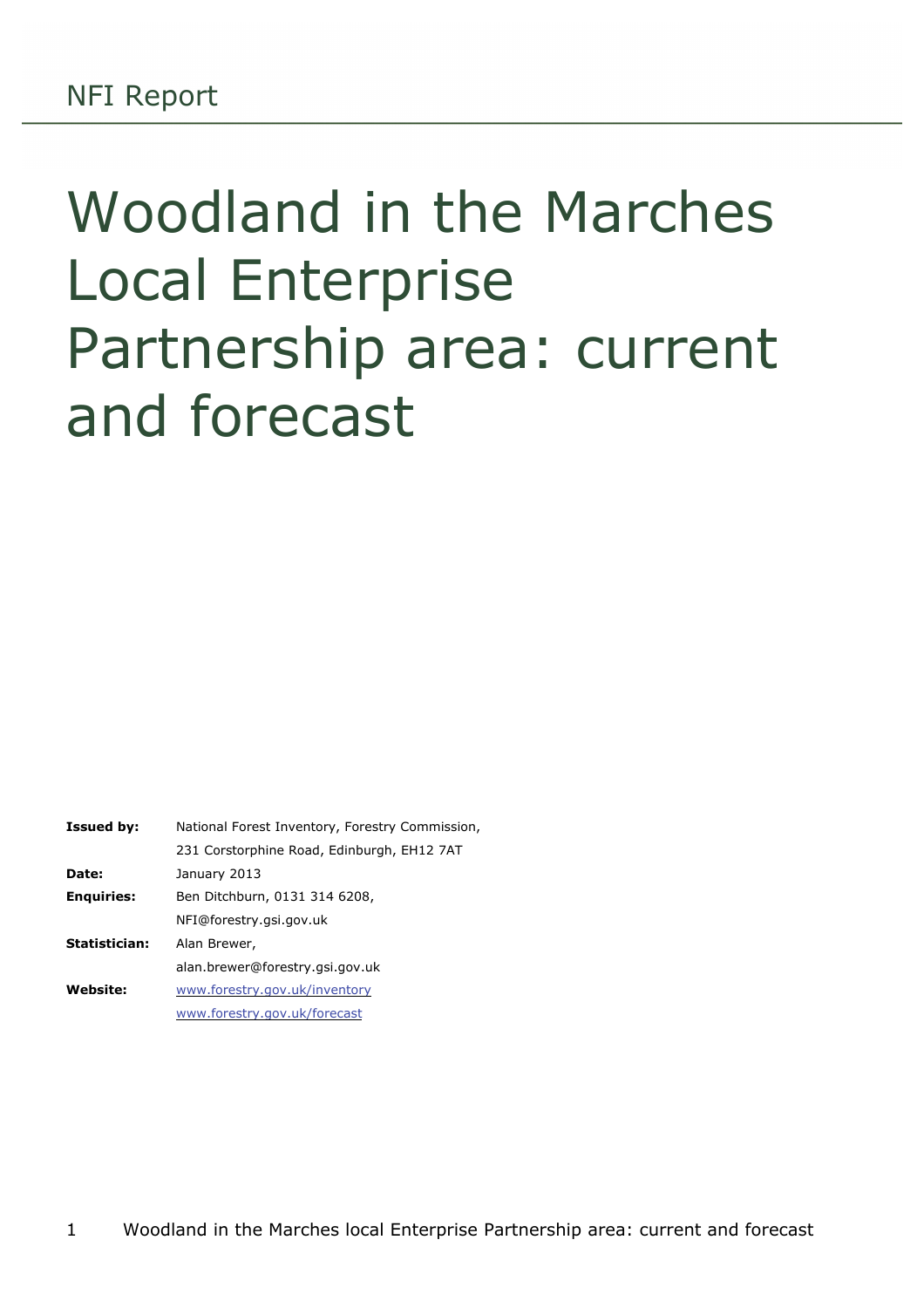## Summary

This report is a digest of the published 2011 NFI forecast reports for the Marches LEP area.

## **Contents**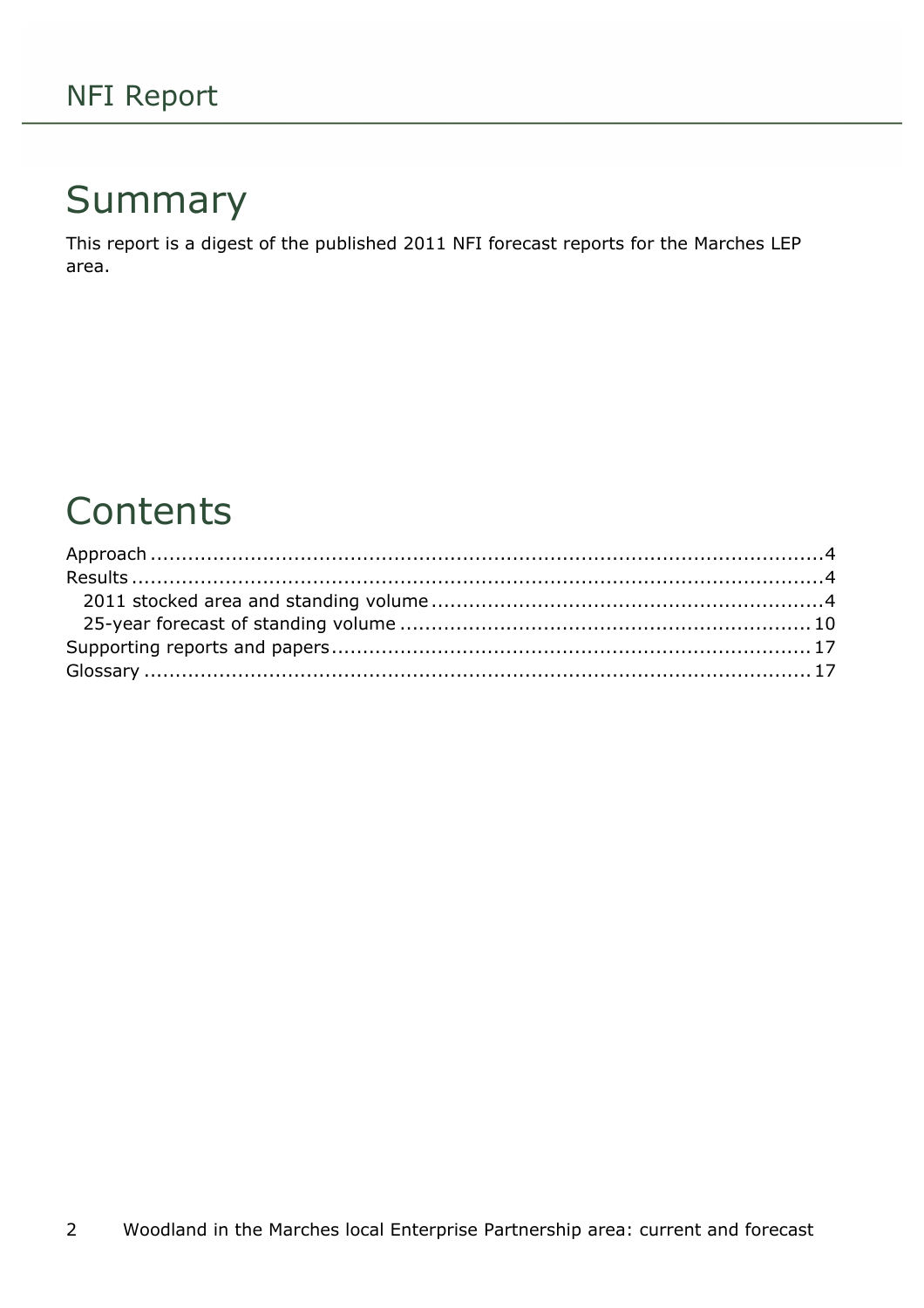### Tables

| <b>Table 1</b> Stocked area by principal species at 31 March 2011 (FC and PS) 4              |
|----------------------------------------------------------------------------------------------|
| Table 2 Stocked area by age class at 31 March 2011 (FC and PS) 5                             |
| <b>Table 3</b> Stocked area by mean stand dbh class at 31 March 2011 (FC and PS)6            |
|                                                                                              |
|                                                                                              |
| <b>Table 6</b> Standing volume by mean stand dbh class at 31 March 2011 (FC and PS)9         |
| <b>Table 7</b> Overdue volumes and areas for the FC and the Private sector  10               |
| <b>Table 8</b> 25 year forecast of average annual standing volume by species type and period |
|                                                                                              |
| <b>Table 9</b> 25-year forecast of average annual net increment by species type and period12 |
| <b>Table 10</b> Forecast of standing volume by age class for snapshot years 13               |
| <b>Table 10 (cont'd)</b> Forecast of standing volume by age class for snapshot years  14     |
| <b>Table 11</b> Forecast of standing volume by mean stand dbh class 15                       |
| Table 11 (cont'd) Forecast of standing volume by mean stand dbh class  16                    |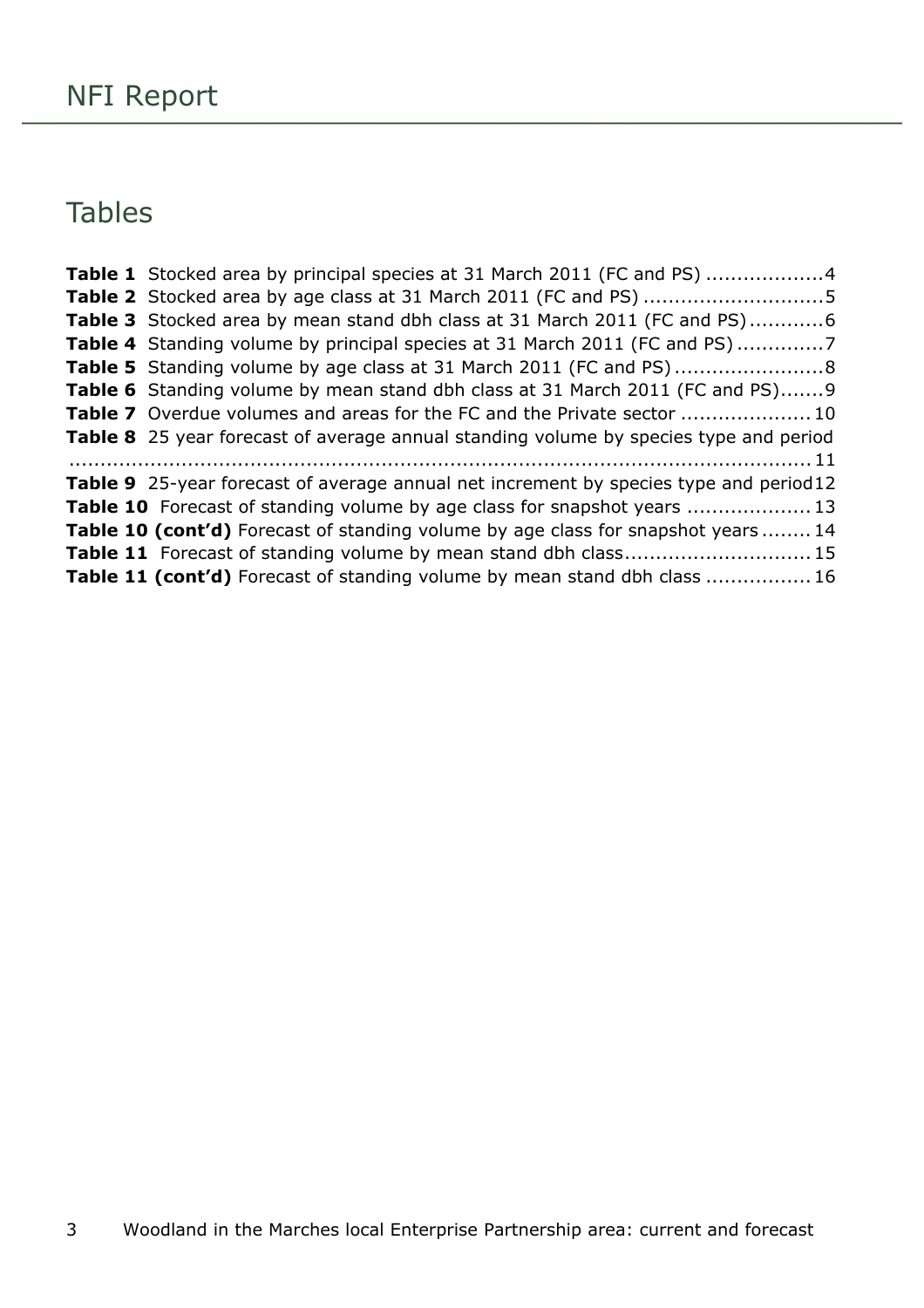## <span id="page-3-0"></span>Approach

The approach taken in the derivation and to be used in the interpretation of these results is described in the full suite of 2011 forecast reports which can be found at [www.forestry.gov.uk/forecast](http://www.forestry.gov.uk/forecast).

## <span id="page-3-1"></span>Results

The results presented are those for the Marches Local Enterprise Partnership (LEP) area. Unless otherwise stated, the forecasts are based on "headline" harvesting scenarios which are fully described in the *Interpreting NFI timber volume forecasts* report.

### <span id="page-3-2"></span>2011 stocked area and standing volume

Refer to the *Standing timber volume in coniferous trees in Britain* and *NFI preliminary estimates of quantities of broadleaved species in British Woodlands with special focus on ash* reports for a description of the underlying methodologies and interpretation, also for the England and GB context.

|                        | <b>FC</b>             | Private sector |                | <b>Total</b> |
|------------------------|-----------------------|----------------|----------------|--------------|
| Principal species      | area                  | area           | SE%            | area         |
|                        | $(000 h\overline{a})$ | $(000)$ ha)    |                | (000 ha)     |
| Marches                |                       |                |                |              |
| <b>All conifers</b>    | 4.7                   | 10.6           | 11             | 15.3         |
| Sitka spruce           | 0.5                   | 2.7            | 57             | 3.2          |
| Scots pine             | 0.3                   | 0.7            | 54             | 1.0          |
| Corsican pine          | 0.2                   | 0.6            | 62             | 0.8          |
| Norway spruce          | 0.4                   | 2.6            | 49             | 3.0          |
| Larches                | 0.9                   | 1.4            | 47             | 2.3          |
| Douglas fir            | 2.0                   | 1.2            | 44             | 3.3          |
| Lodgepole pine         | 0.0                   | 0.0            | 0              | 0.0          |
| Other conifers         | 0.3                   | 1.1            | 49             | 1.5          |
| <b>All broadleaves</b> | 2.0                   | 39.1           | 4              | 41.1         |
| Oak                    | 0.7                   | 9.9            | 17             | 10.7         |
| <b>Beech</b>           | 0.4                   | 3.5            | 45             | 3.9          |
| Sycamore               | 0.0                   | 1.5            | 45             | 1.5          |
| Ash                    | 0.2                   | 8.0            | 19             | 8.2          |
| <b>Birch</b>           | 0.2                   | 1.8            | 38             | 1.9          |
| Sweet chestnut         | 0.1                   | 0.0            | 64             | 0.1          |
| Hazel                  | 0.0                   | 7.2            | 26             | 7.2          |
| Hawthorn               | 0.0                   | 2.3            | 30             | 2.3          |
| Alder                  | 0.0                   | 1.3            | 64             | 1.4          |
| Willow                 | 0.0                   | 0.6            | 36             | 0.6          |
| Other broadleaves      | 0.5                   | 2.5            | 28             | 3.0          |
| <b>All species</b>     | 6.7                   | 49.6           | $\overline{2}$ | 56.3         |

<span id="page-3-3"></span>**Table 1** Stocked area by principal species at 31 March 2011 (FC and PS)

<sup>4</sup> Woodland in the Marches local Enterprise Partnership area: current and forecast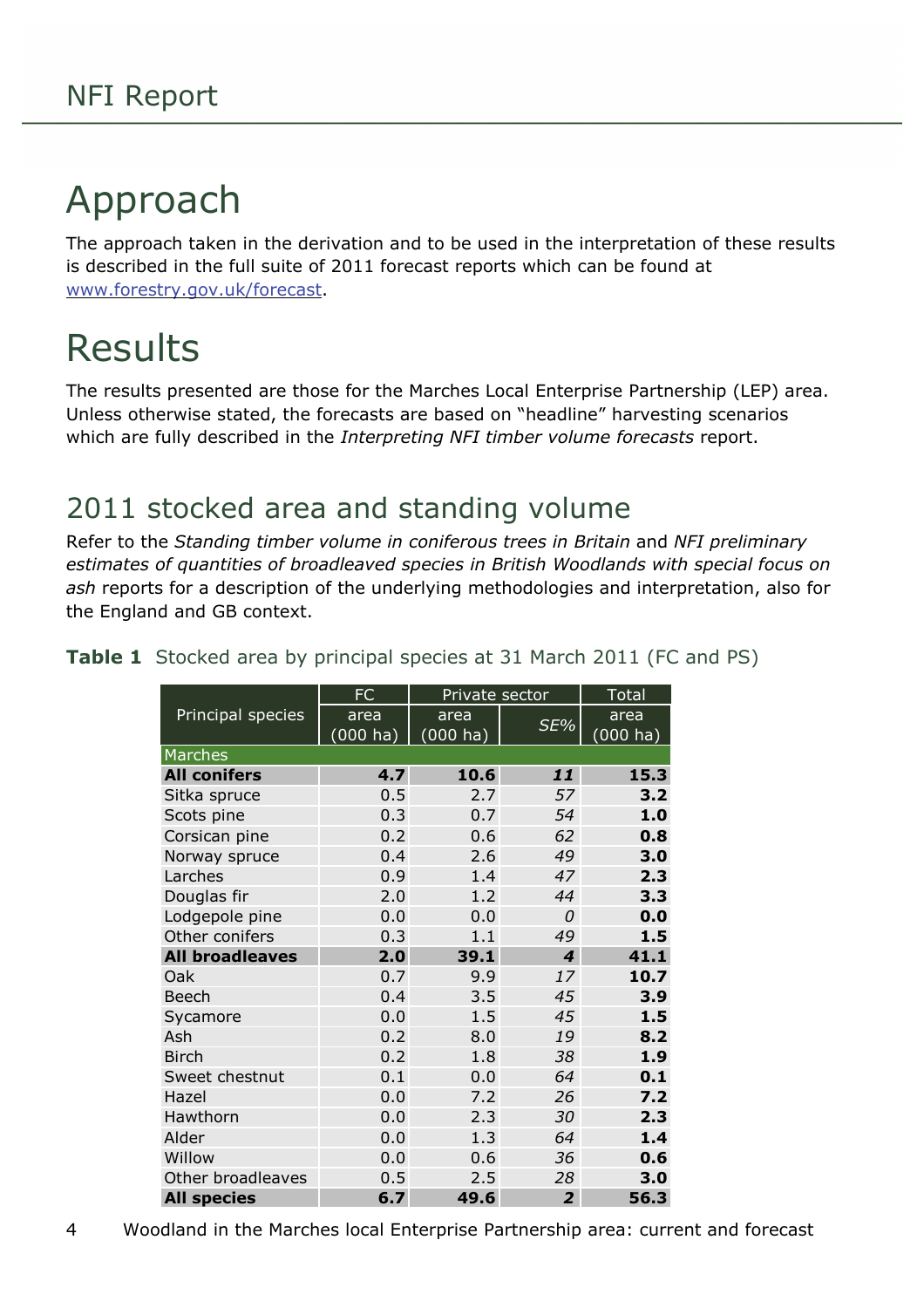|                    | FC                 | Private sector |                  | <b>Total</b>       |
|--------------------|--------------------|----------------|------------------|--------------------|
| Age class (years)  | area               | area           | SE%              | area               |
|                    | $(000 \text{ ha})$ | $(000)$ ha)    |                  | $(000 \text{ ha})$ |
| Conifers           |                    |                |                  |                    |
| $0 - 10$           | 0.3                | 0.0            | 0                | 0.3                |
| $11 - 20$          | 0.7                | 2.8            | 15               | 3.5                |
| $21 - 40$          | 1.4                | 1.3            | 55               | 2.7                |
| $41 - 60$          | 2.0                | 5.1            | 29               | 7.1                |
| 61-80              | 0.2                | 1.5            | 46               | 1.7                |
| 81-100             | 0.0                | 0.0            | 0                | 0.0                |
| $100+$             | 0.0                | 0.0            | 0                | 0.0                |
| <b>Total</b>       | 4.7                | 10.6           | $\overline{2}$   | 15.3               |
| <b>Broadleaves</b> |                    |                |                  |                    |
| $0 - 10$           | 0.2                | 0.0            | 81               | 0.2                |
| $11 - 20$          | 0.3                | 6.5            | 31               | 6.9                |
| $21 - 40$          | 0.4                | 6.0            | 29               | 6.4                |
| $41 - 60$          | 0.6                | 9.9            | 29               | 10.4               |
| 61-80              | 0.2                | 6.5            | 30               | 6.7                |
| 81-100             | 0.2                | 6.3            | 34               | 6.5                |
| $100+$             | 0.2                | 3.9            | 44               | 4.1                |
| <b>Total</b>       | 2.0                | 39.1           | $\boldsymbol{4}$ | 41.1               |
| <b>All species</b> |                    |                |                  |                    |
| $0 - 10$           | 0.5                | 0.0            | 81               | 0.5                |
| $11 - 20$          | 1.0                | 9.4            | 21               | 10.4               |
| $21 - 40$          | 1.8                | 7.2            | 27               | 9.0                |
| $41 - 60$          | 2.6                | 14.9           | 22               | 17.5               |
| 61-80              | 0.4                | 7.9            | 26               | 8.3                |
| 81-100             | 0.2                | 6.3            | 34               | 6.5                |
| $100+$             | 0.2                | 3.9            | 44               | 4.1                |
| <b>Total</b>       | 6.7                | 49.6           | $\overline{2}$   | 56.3               |

#### <span id="page-4-0"></span>**Table 2** Stocked area by age class at 31 March 2011 (FC and PS)

**Note:** For Tables 1-6 figures for FC are based on harvesting regimes derived from Forestry Commission felling and thinning plans as of 31 March 2011. The Private sector information for these tables is based on a regime that has no harvesting.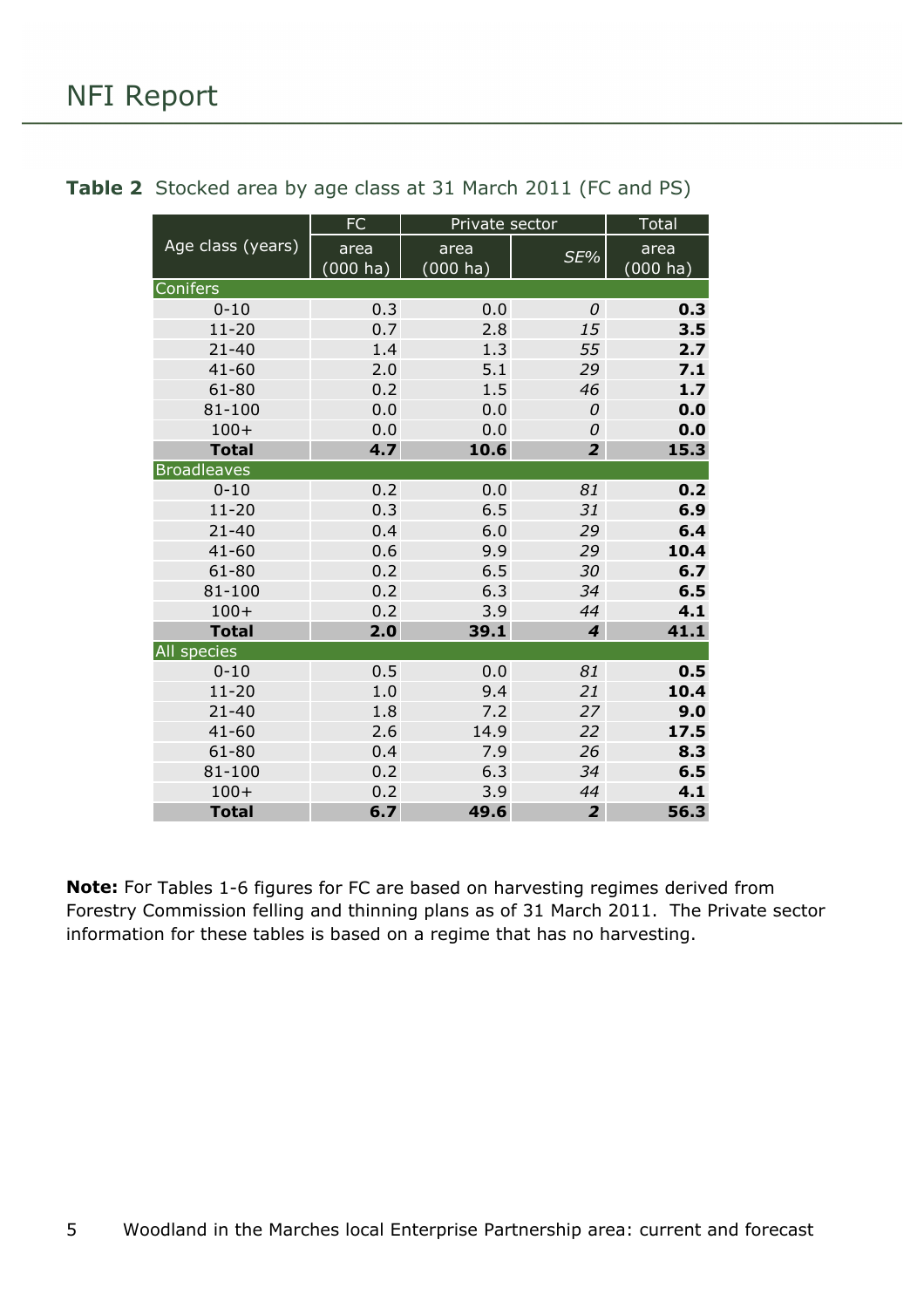| Mean stand DBH     | <b>FC</b>          | Private sector      |                         | <b>Total</b>               |
|--------------------|--------------------|---------------------|-------------------------|----------------------------|
| (cm)               | area<br>$(000$ ha) | area<br>$(000)$ ha) | SE%                     | area<br>$(000 \text{ ha})$ |
| <b>Conifers</b>    |                    |                     |                         |                            |
| $0 - 7$            | 0.3                | 0.0                 | 0                       | 0.3                        |
| $7 - 10$           | 0.3                | 0.1                 | 114                     | 0.4                        |
| $10 - 15$          | 0.5                | 2.3                 | 64                      | 2.8                        |
| $15 - 20$          | 0.3                | 1.1                 | 104                     | 1.4                        |
| $20 - 30$          | 0.5                | 0.8                 | 72                      | 1.4                        |
| $30 - 40$          | 1.3                | 3.6                 | 25                      | 4.9                        |
| $40 - 60$          | 1.1                | 2.6                 | 34                      | 3.7                        |
| 60-80              | 0.2                | 0.0                 | 0                       | 0.2                        |
| $80 +$             | 0.1                | 0.2                 | 123                     | 0.2                        |
| <b>Total</b>       | 4.7                | 10.6                | $\overline{2}$          | 15.3                       |
| <b>Broadleaves</b> |                    |                     |                         |                            |
| $0 - 7$            | 0.3                | 1.3                 | 55                      | 1.6                        |
| $7 - 10$           | 0.5                | 7.5                 | 27                      | 8.0                        |
| $10 - 15$          | 0.2                | 9.0                 | 29                      | 9.2                        |
| $15 - 20$          | 0.1                | 2.8                 | 34                      | 2.9                        |
| $20 - 30$          | 0.4                | 4.5                 | 30                      | 4.9                        |
| $30 - 40$          | 0.4                | 5.2                 | 33                      | 5.6                        |
| $40 - 60$          | 0.1                | 6.0                 | 29                      | 6.1                        |
| 60-80              | 0.0                | 1.3                 | 45                      | 1.4                        |
| $80 +$             | 0.0                | 1.4                 | 70                      | 1.4                        |
| <b>Total</b>       | 2.0                | 39.1                | $\overline{\mathbf{4}}$ | 41.1                       |
| All species        |                    |                     |                         |                            |
| $0 - 7$            | 0.6                | 1.3                 | 55                      | 2.0                        |
| $7 - 10$           | 0.8                | 7.7                 | 27                      | 8.5                        |
| $10 - 15$          | 0.7                | 11.0                | 27                      | 11.7                       |
| $15 - 20$          | 0.4                | 3.9                 | 39                      | 4.3                        |
| $20 - 30$          | 1.0                | 5.4                 | 28                      | 6.4                        |
| $30 - 40$          | 1.7                | 8.5                 | 24                      | 10.2                       |
| $40 - 60$          | 1.3                | 8.9                 | 22                      | 10.1                       |
| 60-80              | 0.2                | 1.4                 | 45                      | 1.6                        |
| $80 +$             | 0.1                | 1.6                 | 63                      | 1.6                        |
| <b>Total</b>       | 6.7                | 49.6                | $\overline{2}$          | 56.3                       |

<span id="page-5-0"></span>Table 3 Stocked area by mean stand dbh class at 31 March 2011 (FC and PS)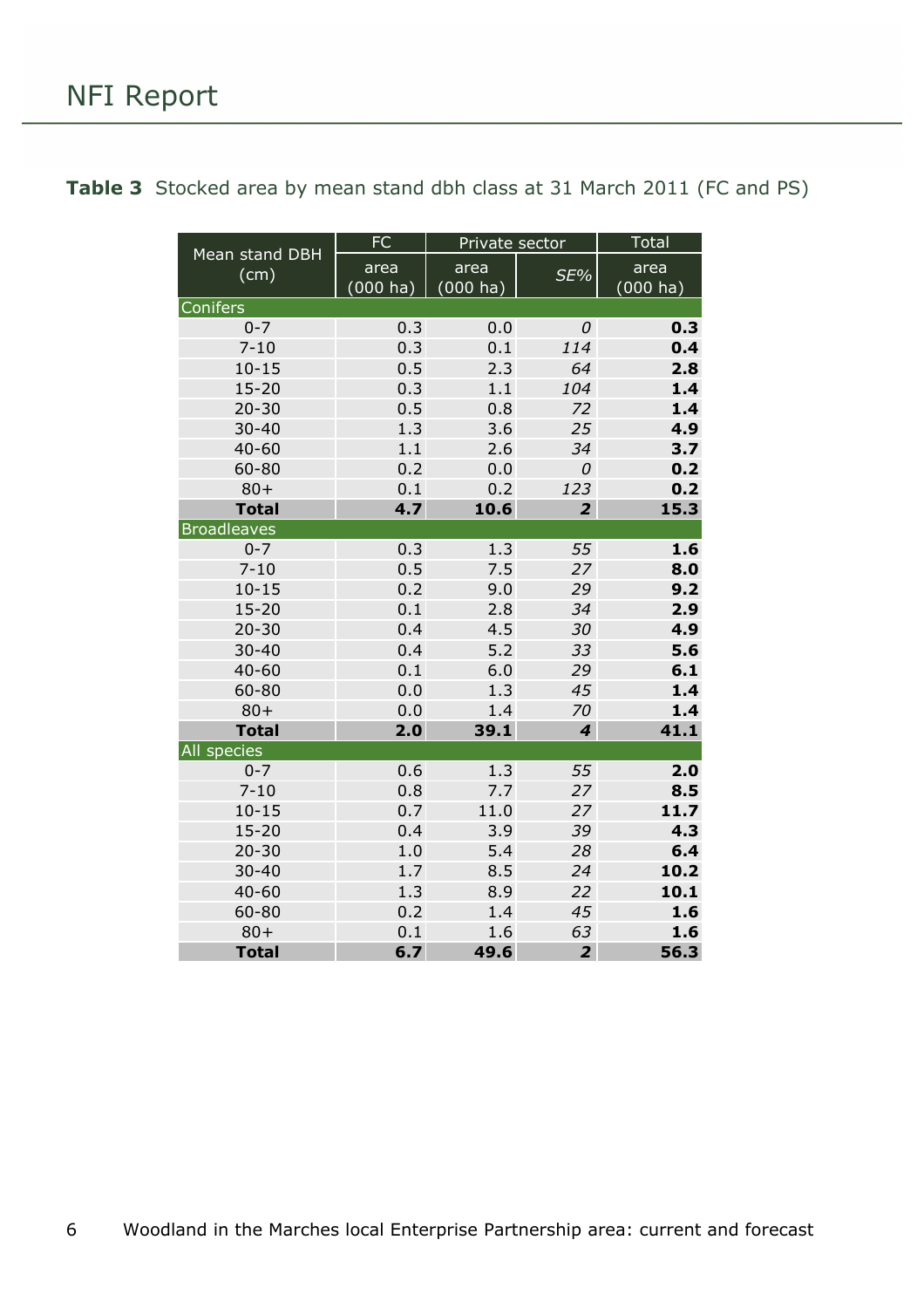<span id="page-6-0"></span>

|  | <b>Table 4</b> Standing volume by principal species at 31 March 2011 (FC and PS) |  |  |  |  |
|--|----------------------------------------------------------------------------------|--|--|--|--|
|--|----------------------------------------------------------------------------------|--|--|--|--|

|                        | FC                              | Private sector                             |                | <b>Total</b>                    |
|------------------------|---------------------------------|--------------------------------------------|----------------|---------------------------------|
| Principal species      | volume                          | volume                                     |                | volume                          |
|                        | $(000 \text{ m}^3 \text{ obs})$ | $\overline{(000 \text{ m}^3 \text{ obs})}$ | SE%            | $(000 \text{ m}^3 \text{ obs})$ |
| Marches                |                                 |                                            |                |                                 |
| <b>All conifers</b>    | 1,188                           | 4,393                                      | 17             | 5,580                           |
| Sitka spruce           | 95                              | 518                                        | 70             | 613                             |
| Scots pine             | 76                              | 326                                        | 62             | 401                             |
| Corsican pine          | 55                              | 312                                        | 59             | 367                             |
| Norway spruce          | 124                             | 1,117                                      | 46             | 1,240                           |
| Larches                | 145                             | 755                                        | 47             | 900                             |
| Douglas fir            | 549                             | 680                                        | 52             | 1,230                           |
| Lodgepole pine         | 6                               | $\overline{0}$                             | $\overline{0}$ | 6                               |
| Other conifers         | 137                             | 562                                        | 59             | 699                             |
| <b>All broadleaves</b> | 222                             | 10,026                                     | 13             | 10,249                          |
| Oak                    | 89                              | 5,784                                      | 25             | 5,873                           |
| <b>Beech</b>           | 57                              | 1,368                                      | 51             | 1,425                           |
| Sycamore               | 3                               | 324                                        | 47             | 327                             |
| Ash                    | 17                              | 1,798                                      | 16             | 1,815                           |
| <b>Birch</b>           | 12                              | 106                                        | 33             | 117                             |
| Sweet chestnut         | 5                               | 22                                         | 84             | 27                              |
| Hazel                  | $\overline{2}$                  | 700                                        | 35             | 702                             |
| Hawthorn               | $\overline{0}$                  | 181                                        | 34             | 181                             |
| Alder                  | $\mathbf{1}$                    | 371                                        | 60             | 372                             |
| Willow                 | $\overline{0}$                  | 177                                        | 38             | 177                             |
| Other broadleaves      | 36                              | 251                                        | 40             | 288                             |
| <b>All species</b>     | 1,410                           | 14,131                                     | 11             | 15,541                          |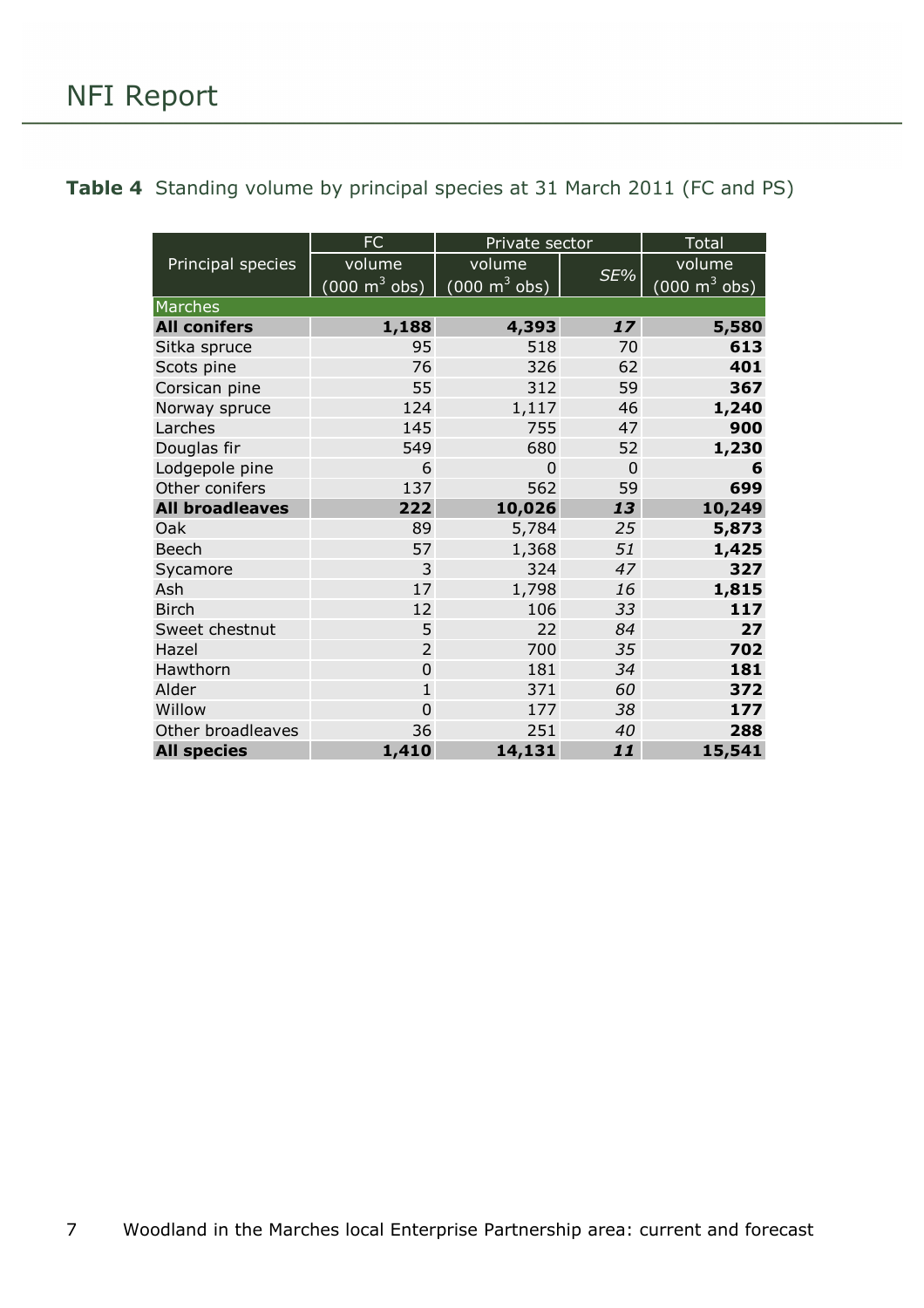|                    | <b>FC</b>                           | Private sector                  |     | Total                               |
|--------------------|-------------------------------------|---------------------------------|-----|-------------------------------------|
| Age class (years)  | volume                              | volume                          |     | volume                              |
|                    | $(000 \; \text{m}^3 \; \text{obs})$ | $(000 \text{ m}^3 \text{ obs})$ | SE% | $(000 \; \text{m}^3 \; \text{obs})$ |
| Conifers           |                                     |                                 |     |                                     |
| $0 - 10$           | $\mathbf{1}$                        | $\overline{0}$                  | 0   | 1                                   |
| $11 - 20$          | 45                                  | 257                             | 3   | 301                                 |
| $21 - 40$          | 337                                 | 485                             | 80  | 822                                 |
| $41 - 60$          | 706                                 | 2,753                           | 32  | 3,460                               |
| 61-80              | 85                                  | 897                             | 47  | 983                                 |
| 81-100             | 13                                  | $\mathbf 0$                     | 0   | 13                                  |
| $100+$             | $\mathbf{1}$                        | $\overline{0}$                  | 0   | $\mathbf{1}$                        |
| <b>Total</b>       | 1,188                               | 4,393                           | 17  | 5,580                               |
| <b>Broadleaves</b> |                                     |                                 |     |                                     |
| $0 - 10$           | $\mathbf 0$                         | $\overline{0}$                  | 0   | $\mathbf 0$                         |
| $11 - 20$          | $\overline{4}$                      | 188                             | 26  | 192                                 |
| $21 - 40$          | 28                                  | 574                             | 34  | 602                                 |
| $41 - 60$          | 90                                  | 1,715                           | 36  | 1,806                               |
| $61 - 80$          | 34                                  | 1,719                           | 25  | 1,753                               |
| 81-100             | 33                                  | 2,902                           | 34  | 2,935                               |
| $100+$             | 32                                  | 2,929                           | 47  | 2,961                               |
| <b>Total</b>       | 222                                 | 10,026                          | 13  | 10,249                              |
| All species        |                                     |                                 |     |                                     |
| $0 - 10$           | $\mathbf{1}$                        | $\overline{0}$                  | 0   | $\mathbf{1}$                        |
| $11 - 20$          | 49                                  | 445                             | 11  | 495                                 |
| $21 - 40$          | 365                                 | 1,002                           | 47  | 1,367                               |
| $41 - 60$          | 797                                 | 4,391                           | 26  | 5,188                               |
| 61-80              | 120                                 | 2,461                           | 23  | 2,581                               |
| 81-100             | 46                                  | 2,903                           | 34  | 2,948                               |
| $100+$             | 32                                  | 2,929                           | 47  | 2,961                               |
| <b>Total</b>       | 1,410                               | 14,131                          | 11  | 15,541                              |

### <span id="page-7-0"></span>**Table 5** Standing volume by age class at 31 March 2011 (FC and PS)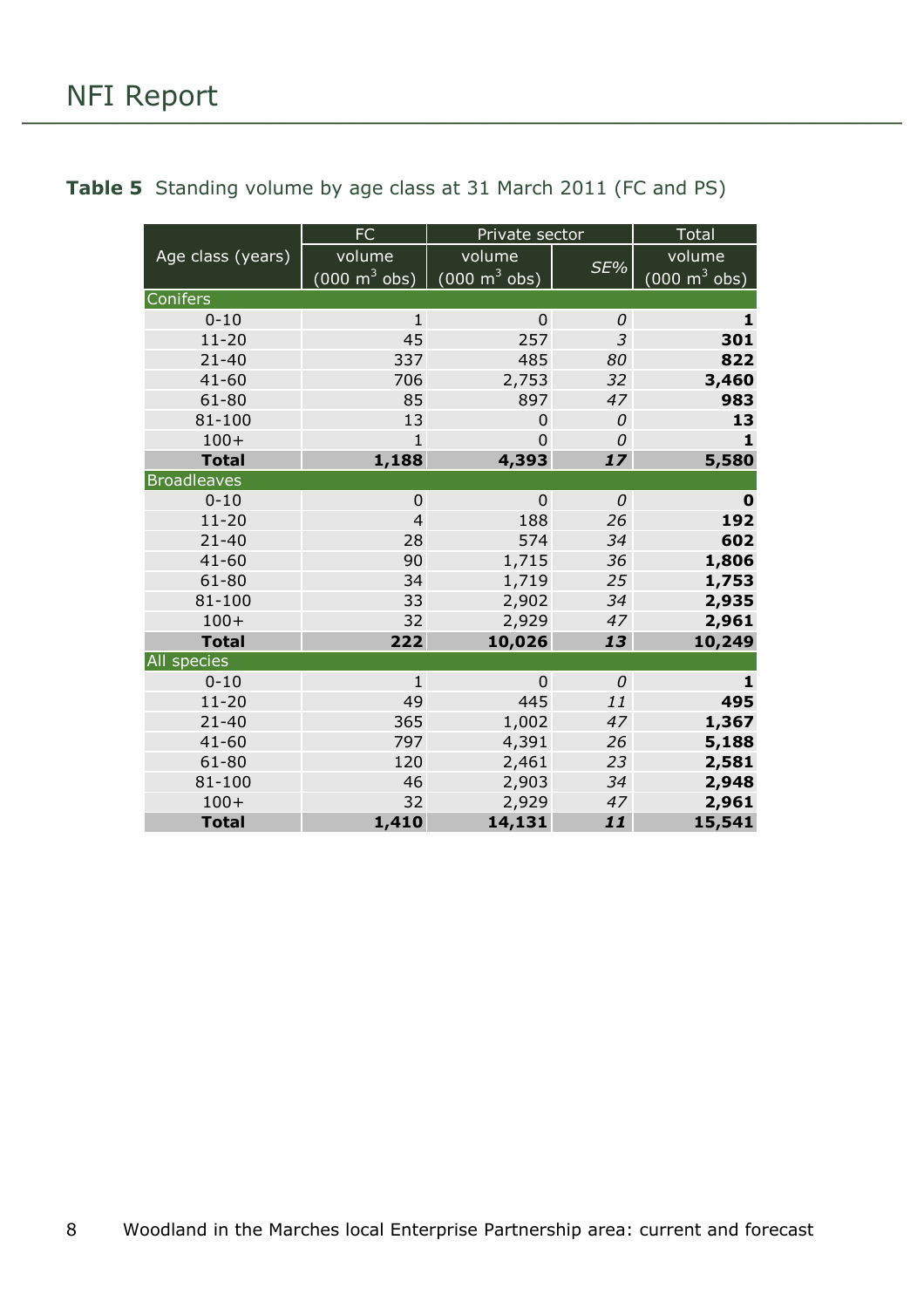|                        | FC                              | Private sector                  |     | Total                           |  |  |
|------------------------|---------------------------------|---------------------------------|-----|---------------------------------|--|--|
| Mean stand DBH<br>(cm) | volume                          | volume                          | SE% | volume                          |  |  |
|                        | $(000 \text{ m}^3 \text{ obs})$ | $(000 \text{ m}^3 \text{ obs})$ |     | $(000 \text{ m}^3 \text{ obs})$ |  |  |
| <b>Conifers</b>        |                                 |                                 |     |                                 |  |  |
| $0 - 7$                | 12                              | $\mathbf 0$                     | 0   | 12                              |  |  |
| $7 - 10$               | 8                               | 6                               | 108 | 13                              |  |  |
| $10 - 15$              | 60                              | 199                             | 62  | 259                             |  |  |
| $15 - 20$              | 70                              | 227                             | 86  | 297                             |  |  |
| $20 - 30$              | 125                             | 439                             | 84  | 564                             |  |  |
| $30 - 40$              | 385                             | 1,775                           | 27  | 2,160                           |  |  |
| $40 - 60$              | 406                             | 1,639                           | 38  | 2,044                           |  |  |
| 60-80                  | 92                              | $\mathbf 0$                     | 0   | 92                              |  |  |
| $80 +$                 | 32                              | 108                             | 123 | 140                             |  |  |
| <b>Total</b>           | 1,188                           | 4,393                           | 17  | 5,580                           |  |  |
| <b>Broadleaves</b>     |                                 |                                 |     |                                 |  |  |
| $0 - 7$                | $\overline{2}$                  | 23                              | 55  | 25                              |  |  |
| $7 - 10$               | 16                              | 211                             | 30  | 227                             |  |  |
| $10 - 15$              | 23                              | 995                             | 32  | 1,018                           |  |  |
| $15 - 20$              | 20                              | 176                             | 32  | 196                             |  |  |
| $20 - 30$              | 66                              | 929                             | 27  | 995                             |  |  |
| $30 - 40$              | 62                              | 2,074                           | 33  | 2,136                           |  |  |
| $40 - 60$              | 27                              | 3,040                           | 26  | 3,066                           |  |  |
| 60-80                  | 6                               | 837                             | 49  | 843                             |  |  |
| $80 +$                 | $\mathbf{1}$                    | 1,742                           | 72  | 1,743                           |  |  |
| <b>Total</b>           | 222                             | 10,026                          | 13  | 10,249                          |  |  |
| <b>All species</b>     |                                 |                                 |     |                                 |  |  |
| $0 - 7$                | 14                              | 23                              | 55  | 37                              |  |  |
| $7 - 10$               | 23                              | 220                             | 30  | 244                             |  |  |
| $10 - 15$              | 83                              | 1,102                           | 29  | 1,185                           |  |  |
| $15 - 20$              | 90                              | 394                             | 61  | 483                             |  |  |
| $20 - 30$              | 191                             | 1,349                           | 36  | 1,540                           |  |  |
| $30 - 40$              | 447                             | 3,484                           | 23  | 3,930                           |  |  |
| $40 - 60$              | 432                             | 4,852                           | 22  | 5,284                           |  |  |
| 60-80                  | 98                              | 843                             | 49  | 941                             |  |  |
| $80 +$                 | 33                              | 1,864                           | 68  | 1,897                           |  |  |
| <b>Total</b>           | 1,410                           | 14,131                          | 11  | 15,541                          |  |  |

<span id="page-8-0"></span>**Table 6** Standing volume by mean stand dbh class at 31 March 2011 (FC and PS)

Standing volume and stocked area of Scots pine, Corsican pine and lodgepole pine may be susceptible to Dothistroma needle blight. Standing volume and stocked area of larches may be susceptible to Phytophthora. Please refer to the *Interpreting NFI timber volume forecasts* report for a full discussion of how Dothistroma needle blight and Phytophthora may influence the scheduling of production within the UK.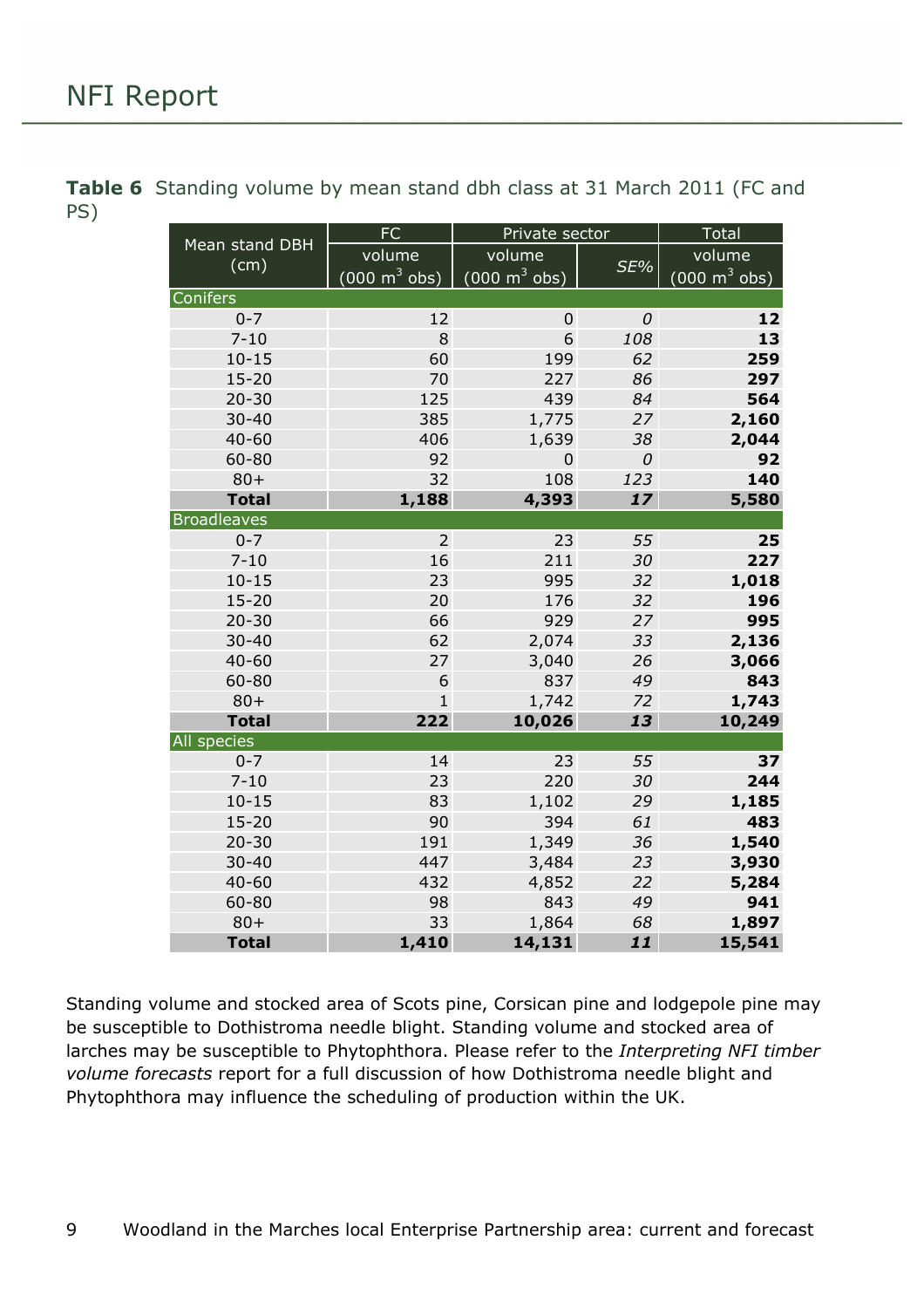### <span id="page-9-0"></span>25-year forecast of standing volume

Refer to the *25-year forecast of softwood timber availability* report for a description of the underlying methodology and interpretation, also for the England and GB context.

The following volumes and areas have not been included in the main forecast results. See *25-year forecast of softwood timber availability* statistical report.

**Note:** The PS forecast assumes management according to a scenario based on felling at age of maximum mean annual increment with moderate wind risk measures. This approach has been used for Tables 7-11.

The application of this management scenario to broadleaves may be inappropriate and the implications have yet to be fully investigated. It is likely that the actual development of the BL standing volume, net increment and production over the next 25 years will form a different trajectory dependant on actual future harvesting. It is planned that future reports will include different scenarios (management assumptions) for evaluation purposes.

|                        | <b>FC</b>      | Private sector |        | <b>FC</b> |        | Private sector |
|------------------------|----------------|----------------|--------|-----------|--------|----------------|
|                        | volume<br>area |                |        |           |        |                |
| Principal species      | 000 $m^3$ obs  |                | $SE\%$ |           | 000 ha | SE %           |
| Marches                |                |                |        |           |        |                |
| <b>All conifers</b>    | 45             | 1,507          | 32     | 0.2       | 2.3    | 33             |
| Sitka spruce           | $\mathbf{1}$   | 16             | 125    | 0.0       | 0.0    | 125            |
| Scots pine             | 5              | 0              | 0      | 0.0       | 0.0    | 0              |
| Corsican pine          | 3              | 300            | 62     | 0.0       | 0.5    | 69             |
| Norway spruce          | 3              | $\mathbf 0$    | 0      | 0.0       | 0.0    | 0              |
| Larches                | 16             | 760            | 48     | 0.1       | 1.3    | 51             |
| Douglas fir            | 12             | 373            | 82     | 0.0       | 0.4    | 79             |
| Lodgepole pine         | $\mathbf{1}$   | $\overline{0}$ | 0      | 0.0       | 0.0    | 0              |
| Other conifers         | $\overline{4}$ | $\overline{0}$ | 0      | 0.0       | 0.0    | 0              |
| <b>All broadleaves</b> | 67             | 6,814          | 21     | 0.3       | 15.2   | 16             |
| Oak                    | 41             | 4,788          | 31     | 0.2       | 5.1    | 24             |
| <b>Beech</b>           | 18             | 740            | 83     | 0.1       | 1.2    | 83             |
| Sycamore               | $\mathbf 0$    | 194            | 48     | 0.0       | 0.2    | 48             |
| Ash                    | 3              | 1,457          | 19     | 0.0       | 3.4    | 22             |
| <b>Birch</b>           | $\overline{2}$ | 87             | 40     | 0.0       | 0.5    | 53             |
| Sweet chestnut         | $\mathbf{1}$   | 22             | 86     | 0.0       | 0.0    | 86             |
| Hazel                  | 0              | 202            | 42     | 0.0       | 3.4    | 37             |
| Hawthorn               | 0              | $\overline{0}$ | 0      | 0.0       | 0.0    | $\mathcal{O}$  |
| Alder                  | 0              | 347            | 64     | 0.0       | 1.2    | 72             |
| Willow                 | 0              | 48             | 76     | 0.0       | 0.1    | 76             |
| Other broadleaves      | 3              | 25             | 84     | 0.0       | 0.2    | 84             |
| <b>All species</b>     | 112            | 8,192          | 19     | 0.5       | 17.5   | 15             |

#### <span id="page-9-1"></span>**Table 7** Overdue volumes and areas for the FC and the Private sector

10 Woodland in the Marches local Enterprise Partnership area: current and forecast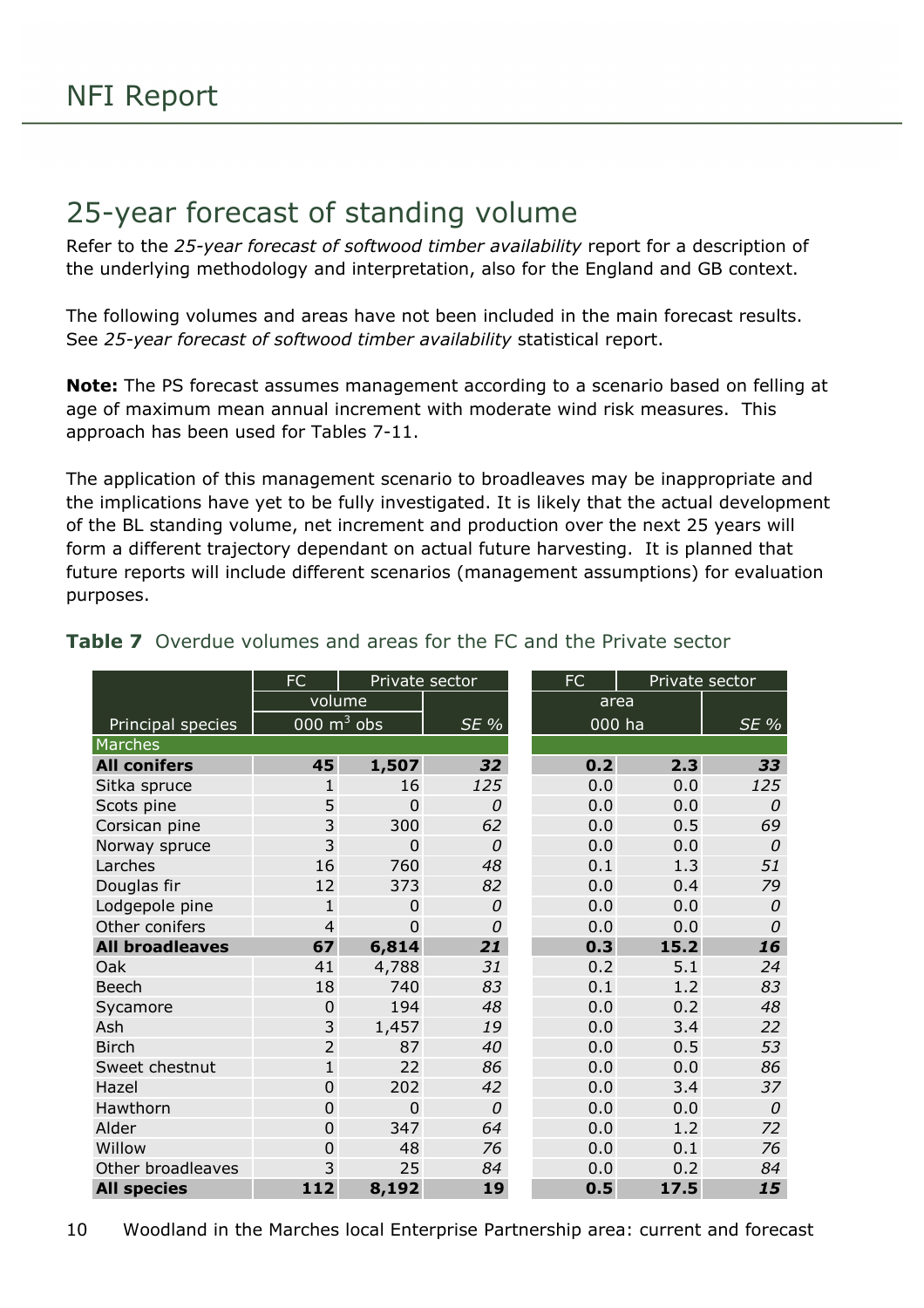<span id="page-10-0"></span>**Table 8** 25 year forecast of average annual standing volume by species type and period

|                    | FC<br>Private sector        |                                           | <b>Total</b> |                               |
|--------------------|-----------------------------|-------------------------------------------|--------------|-------------------------------|
| Age class (years)  | $(000 \text{ m}^3)$<br>obs) | volume<br>$(000 \text{ m}^3 \text{ obs})$ | SE%          | $(000 \; \text{m}^3)$<br>obs) |
| Conifers           |                             |                                           |              |                               |
| 2012-2016          | 1,097                       | 2,684                                     | 25           | 3,781                         |
| 2017-2021          | 1,208                       | 2,901                                     | 24           | 4,108                         |
| 2022-2026          | 1,218                       | 2,456                                     | 23           | 3,674                         |
| 2027-2031          | 1,196                       | 2,722                                     | 23           | 3,919                         |
| 2032-2036          | 1,172                       | 2,308                                     | 21           | 3,480                         |
| <b>Broadleaves</b> |                             |                                           |              |                               |
| 2012-2016          | 210                         | 3,050                                     | 21           | 3,260                         |
| 2017-2021          | 235                         | 2,933                                     | 22           | 3,168                         |
| 2022-2026          | 219                         | 3,034                                     | 23           | 3,254                         |
| 2027-2031          | 221                         | 2,779                                     | 25           | 3,001                         |
| 2032-2036          | 227                         | 3,232                                     | 23           | 3,459                         |
| All species        |                             |                                           |              |                               |
| 2012-2016          | 1,307                       | 5,518                                     | 17           | 6,825                         |
| 2017-2021          | 1,443                       | 5,625                                     | 17           | 7,068                         |
| 2022-2026          | 1,437                       | 5,177                                     | 17           | 6,614                         |
| 2027-2031          | 1,418                       | 5,212                                     | 17           | 6,629                         |
| 2032-2036          | 1,399                       | 5,480                                     | 16           | 6,879                         |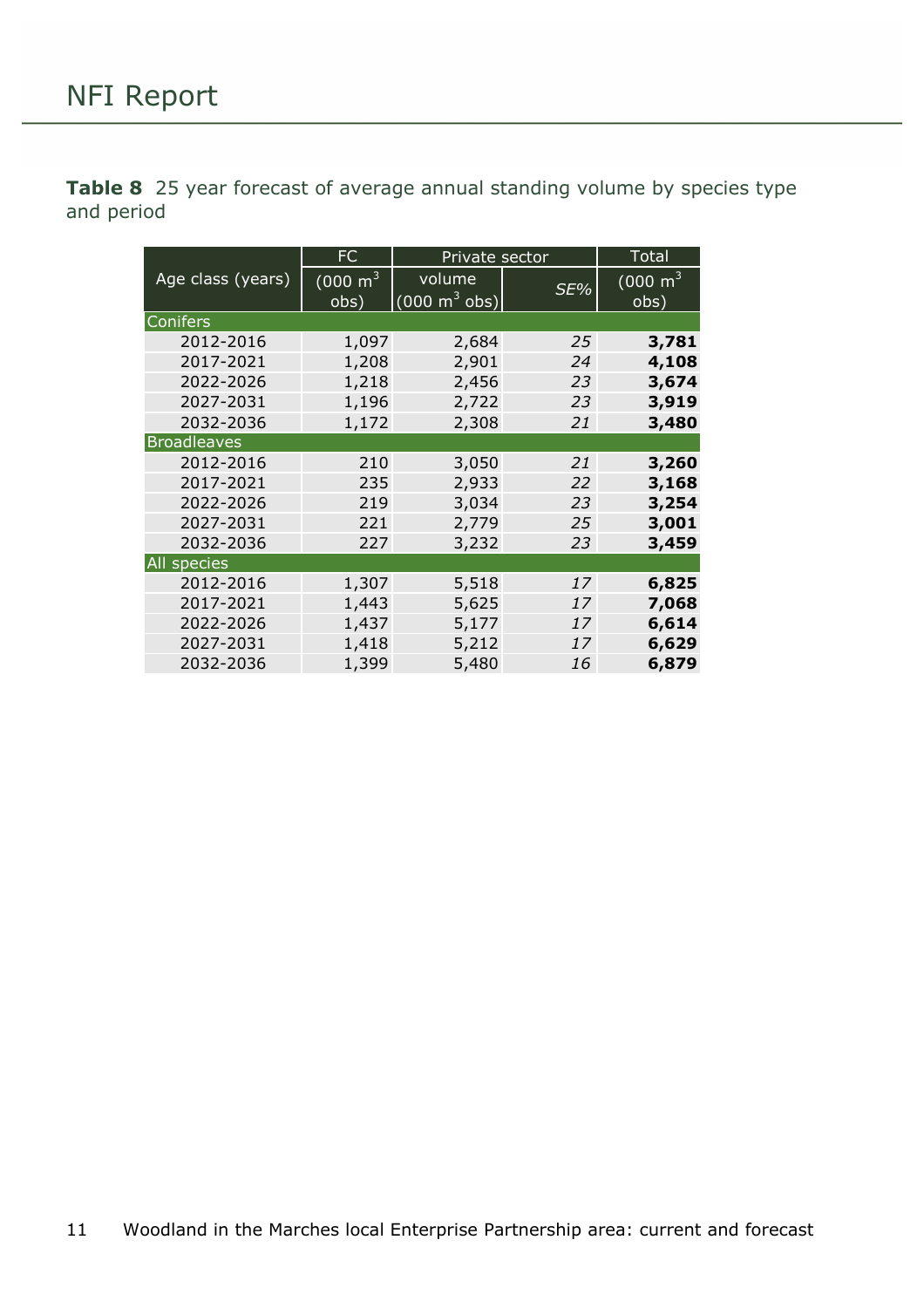<span id="page-11-0"></span>**Table 9** 25-year forecast of average annual net increment by species type and period

|                    | <b>FC</b>                                                          | Private sector | Total |                                 |
|--------------------|--------------------------------------------------------------------|----------------|-------|---------------------------------|
| Forecast period    | volume                                                             | volume         |       | volume                          |
|                    | $(000 \text{ m}^3 \text{ obs})$<br>$(000 \text{ m}^3 \text{ obs})$ |                | SE%   | $(000 \text{ m}^3 \text{ obs})$ |
| <b>Conifers</b>    |                                                                    |                |       |                                 |
| 2012-16            | 61                                                                 | 153            | 17    | 214                             |
| 2017-21            | 66                                                                 | 157            | 15    | 223                             |
| 2022-26            | 61                                                                 | 146            | 13    | 207                             |
| 2027-31            | 56                                                                 | 147            | 12    | 202                             |
| 2032-36            | 55                                                                 | 149            | 11    | 204                             |
| <b>Broadleaves</b> |                                                                    |                |       |                                 |
| 2012-16            | 9                                                                  | 159            | 18    | 167                             |
| 2017-21            | 9                                                                  | 152            | 19    | 161                             |
| 2022-26            | 9                                                                  | 170            | 15    | 179                             |
| 2027-31            | 9                                                                  | 187            | 12    | 196                             |
| 2032-36            | 9                                                                  | 215            | 9     | 224                             |
| All species        |                                                                    |                |       |                                 |
| 2012-16            | 70                                                                 | 309            | 12    | 379                             |
| 2017-21            | 76                                                                 | 305            | 12    | 381                             |
| 2022-26            | 70                                                                 | 310            | 10    | 379                             |
| 2027-31            | 64                                                                 | 327            | 9     | 391                             |
| 2032-36            | 63                                                                 | 365            | 7     | 428                             |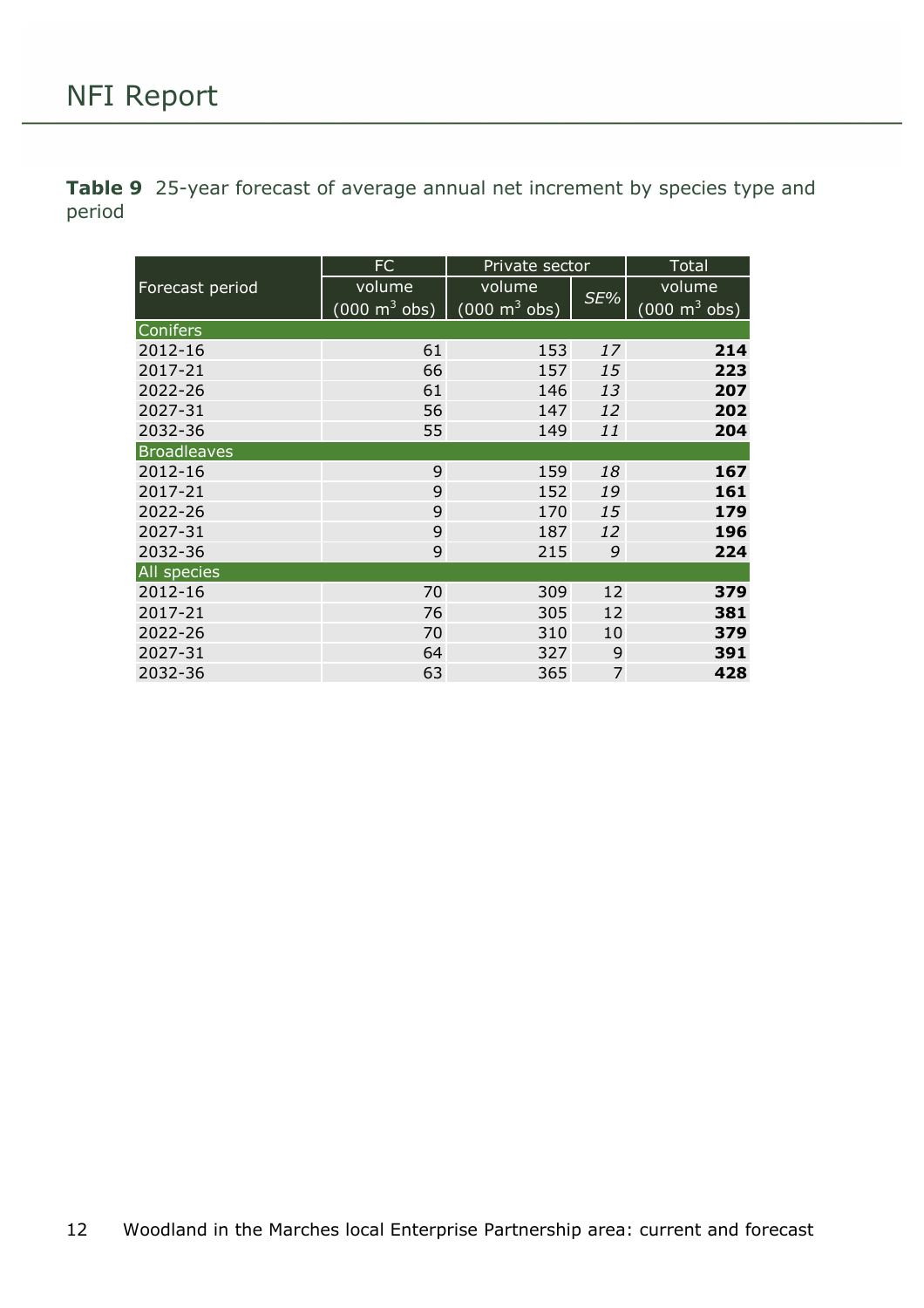### <span id="page-12-0"></span>Table 10 Forecast of standing volume by age class for snapshot years

| <b>FC</b>     |                | Private sector                                                  |               | Total                           |                    | FC             | Private sector                                                  |               | Total                               |
|---------------|----------------|-----------------------------------------------------------------|---------------|---------------------------------|--------------------|----------------|-----------------------------------------------------------------|---------------|-------------------------------------|
| Conifers      | volume         | volume                                                          |               | volume                          | <b>Broadleaves</b> | volume         | volume                                                          |               | volume                              |
|               |                | $(000 \text{ m}^3 \text{ obs})$ $(000 \text{ m}^3 \text{ obs})$ | SE%           | $(000 \text{ m}^3 \text{ obs})$ |                    |                | $(000 \text{ m}^3 \text{ obs})$ $(000 \text{ m}^3 \text{ obs})$ | $SE\%$        | $(000 \; \text{m}^3 \; \text{obs})$ |
| 2012          |                |                                                                 |               |                                 | 2012               |                |                                                                 |               |                                     |
| $0-20$ years  | 41             | 315                                                             | 5             | 357                             | $0-20$ years       | $\overline{4}$ | 194                                                             | 30            | 198                                 |
| $21-40$ years | 292            | 448                                                             | 78            | 740                             | $21-40$ years      | 27             | 602                                                             | 33            | 629                                 |
| $41-60$ years | 661            | 1,866                                                           | 38            | 2,528                           | $41-60$ years      | 62             | 1,458                                                           | 43            | 1,520                               |
| $61-80$ years | 149            | 64                                                              | 81            | 212                             | $61-80$ years      | 47             | 854                                                             | 47            | 900                                 |
| 81-100 years  | 40             | $\mathbf 0$                                                     | $\mathcal{O}$ | 40                              | 81-100 years       | 29             | 67                                                              | 74            | 96                                  |
| $100+$ years  | 27             | 0                                                               | $\mathcal{O}$ | 27                              | $100+$ years       | 27             | $\mathbf{0}$                                                    | $\mathcal{O}$ | 27                                  |
| <b>Total</b>  | 1,014          | 2,694                                                           | 26            | 3,707                           | <b>Total</b>       | 197            | 3,174                                                           | 22            | 3,371                               |
| 2017          |                |                                                                 |               |                                 | 2017               |                |                                                                 |               |                                     |
| $0-20$ years  | 32             | 0                                                               | $\mathcal{O}$ | 32                              | $0-20$ years       | 2              | 83                                                              | 45            | 86                                  |
| $21-40$ years | 313            | 627                                                             | 21            | 940                             | $21-40$ years      | 37             | 663                                                             | 24            | 700                                 |
| 41-60 vears   | 553            | 1,675                                                           | 41            | 2,228                           | 41-60 vears        | 44             | 1,400                                                           | 47            | 1,444                               |
| $61-80$ years | 248            | 567                                                             | 70            | 814                             | $61-80$ years      | 68             | 981                                                             | 32            | 1,049                               |
| 81-100 years  | 18             | 0                                                               | $\mathcal{O}$ | 18                              | 81-100 years       | 43             | $\mathbf 0$                                                     | 0             | 43                                  |
| $100+$ years  | $\mathbf 0$    | 0                                                               | $\theta$      | $\mathbf{0}$                    | $100+$ years       | 31             | $\Omega$                                                        | $\mathcal{O}$ | 31                                  |
| <b>Total</b>  | 1,163          | 2,869                                                           | 24            | 4,032                           | <b>Total</b>       | 226            | 3,127                                                           | 22            | 3,354                               |
| 2022          |                |                                                                 |               |                                 | 2022               |                |                                                                 |               |                                     |
| $0-20$ years  | 21             | 24                                                              | 63            | 44                              | $0-20$ years       | $\overline{2}$ | 10                                                              | 31            | 12                                  |
| $21-40$ years | 249            | 940                                                             | 29            | 1,189                           | $21-40$ years      | 40             | 744                                                             | 27            | 784                                 |
| $41-60$ years | 569            | 765                                                             | 44            | 1,334                           | $41-60$ years      | 36             | 1,203                                                           | 56            | 1,239                               |
| $61-80$ years | 360            | 652                                                             | 58            | 1,012                           | $61-80$ years      | 72             | 576                                                             | 43            | 648                                 |
| 81-100 years  | 17             | 0                                                               | $\mathcal{O}$ | 17                              | 81-100 years       | 43             | 484                                                             | 52            | 528                                 |
| $100+$ years  | $\mathbf{1}$   | 0                                                               | $\mathcal{O}$ | $\mathbf{1}$                    | $100+$ years       | 33             | $\mathbf{0}$                                                    | 0             | 33                                  |
| <b>Total</b>  | 1,217          | 2,381                                                           | 21            | 3,598                           | <b>Total</b>       | 226            | 3,017                                                           | 23            | 3,243                               |
| 2027          |                |                                                                 |               |                                 | 2027               |                |                                                                 |               |                                     |
| $0-20$ years  | 30             | 126                                                             | 43            | 155                             | $0-20$ years       | $\overline{4}$ | 226                                                             | 20            | 230                                 |
| $21-40$ years | 191            | 1,291                                                           | 32            | 1,482                           | $21-40$ years      | 38             | 827                                                             | 26            | 866                                 |
| $41-60$ years | 535            | 744                                                             | 44            | 1,279                           | 41-60 years        | 41             | 1,298                                                           | 55            | 1,339                               |
| $61-80$ years | 418            | 469                                                             | 56            | 887                             | $61-80$ years      | 48             | 109                                                             | 61            | 157                                 |
| 81-100 years  | 16             | $\mathbf 0$                                                     | $\mathcal{O}$ | 16                              | 81-100 years       | 45             | 171                                                             | 57            | 215                                 |
| $100+$ years  | $\overline{4}$ | 0                                                               | $\mathcal{O}$ | $\overline{\mathbf{4}}$         | $100+$ years       | 40             | $\mathbf 0$                                                     | $\mathcal{O}$ | 40                                  |
| <b>Total</b>  | 1,195          | 2,630                                                           | 21            | 3,824                           | <b>Total</b>       | 217            | 2,630                                                           | 27            | 2,847                               |
| 2032          |                |                                                                 |               |                                 | 2032               |                |                                                                 |               |                                     |
| $0-20$ years  | 37             | 261                                                             | 34            | 298                             | $0-20$ vears       | $\mathbf{1}$   | 565                                                             | 16            | 567                                 |
| $21-40$ years | 182            | 1,576                                                           | 35            | 1,758                           | $21-40$ years      | 43             | 714                                                             | 37            | 757                                 |
| 41-60 years   | 485            | 275                                                             | 90            | 759                             | 41-60 years        | 51             | 497                                                             | 35            | 548                                 |
| $61-80$ years | 440            | 892                                                             | 41            | 1,332                           | $61-80$ years      | 31             | 1,099                                                           | 69            | 1,130                               |
| 81-100 years  | 25             | $\overline{0}$                                                  | $\mathcal{O}$ | 25                              | 81-100 years       | 35             | 133                                                             | 71            | 167                                 |
| $100+$ years  | 6              | 0                                                               | 0             | 6                               | $100+$ years       | 59             | $\mathbf{0}$                                                    | 0             | 59                                  |
| <b>Total</b>  | 1,174          | 3,004                                                           | 22            | 4,178                           | <b>Total</b>       | 220            | 3,009                                                           | 25            | 3,228                               |

| FC             | Private sector                  |               | Total                           |                    | <b>FC</b>                       | Private sector                  |                  | <b>Total</b>                    |
|----------------|---------------------------------|---------------|---------------------------------|--------------------|---------------------------------|---------------------------------|------------------|---------------------------------|
| volume         | volume                          | SE%           | volume                          | <b>Broadleaves</b> | volume                          | volume                          | SE%              | volume                          |
| $m^3$ obs)     | $(000 \text{ m}^3 \text{ obs})$ |               | $(000 \text{ m}^3 \text{ obs})$ |                    | $(000 \text{ m}^3 \text{ obs})$ | $(000 \text{ m}^3 \text{ obs})$ |                  | $(000 \text{ m}^3 \text{ obs})$ |
|                |                                 |               |                                 | 2012               |                                 |                                 |                  |                                 |
| 41             | 315                             | 5             | 357                             | 0-20 years         | 4                               | 194                             | 30               | 198                             |
| 292            | 448                             | 78            | 740                             | $21-40$ years      | 27                              | 602                             | 33               | 629                             |
| 661            | 1,866                           | 38            | 2,528                           | 41-60 years        | 62                              | 1,458                           | 43               | 1,520                           |
| 149            | 64                              | 81            | 212                             | $61-80$ years      | 47                              | 854                             | 47               | 900                             |
| 40             | $\mathbf 0$                     | $\mathcal O$  | 40                              | 81-100 years       | 29                              | 67                              | 74               | 96                              |
| 27             | $\mathbf{0}$                    | $\mathcal{O}$ | 27                              | $100+$ years       | 27                              | $\mathbf{0}$                    | $\mathcal{O}$    | 27                              |
| 1,014          | 2,694                           | 26            | 3,707                           | <b>Total</b>       | 197                             | 3,174                           | 22               | 3,371                           |
|                |                                 |               |                                 | 2017               |                                 |                                 |                  |                                 |
| 32             | $\mathbf 0$                     | 0             | 32                              | $0-20$ years       | $\overline{2}$                  | 83                              | 45               | 86                              |
| 313            | 627                             | 21            | 940                             | $21-40$ years      | 37                              | 663                             | 24               | 700                             |
| 553            | 1,675                           | 41            | 2,228                           | 41-60 years        | 44                              | 1,400                           | 47               | 1,444                           |
| 248            | 567                             | 70            | 814                             | $61-80$ years      | 68                              | 981                             | 32               | 1,049                           |
| 18             | $\bf 0$                         | $\cal O$      | 18                              | 81-100 years       | 43                              | $\mathbf 0$                     | $\boldsymbol{0}$ | 43                              |
| $\mathbf{0}$   | $\mathbf 0$                     | $\mathcal{O}$ | $\mathbf 0$                     | $100+$ years       | 31                              | 0                               | $\mathcal{O}$    | 31                              |
| 1,163          | 2,869                           | 24            | 4,032                           | <b>Total</b>       | 226                             | 3,127                           | 22               | 3,354                           |
|                |                                 |               |                                 | 2022               |                                 |                                 |                  |                                 |
| 21             | 24                              | 63            | 44                              | 0-20 years         | $\overline{2}$                  | 10                              | 31               | 12                              |
| 249            | 940                             | 29            | 1,189                           | $21-40$ years      | 40                              | 744                             | 27               | 784                             |
| 569            | 765                             | 44            | 1,334                           | $41-60$ years      | 36                              | 1,203                           | 56               | 1,239                           |
| 360            | 652                             | 58            | 1,012                           | $61-80$ years      | 72                              | 576                             | 43               | 648                             |
| 17             | $\bf 0$                         | $\cal O$      | 17                              | 81-100 years       | 43                              | 484                             | 52               | 528                             |
| $\mathbf{1}$   | $\mathbf 0$                     | $\mathcal{O}$ | $\mathbf{1}$                    | $100+$ years       | 33                              | $\mathbf{0}$                    | $\mathcal{O}$    | 33                              |
| 1,217          | 2,381                           | 21            | 3,598                           | <b>Total</b>       | 226                             | 3,017                           | 23               | 3,243                           |
|                |                                 |               |                                 | 2027               |                                 |                                 |                  |                                 |
| 30             | 126                             | 43            | 155                             | $0-20$ years       | $\overline{4}$                  | 226                             | 20               | 230                             |
| 191            | 1,291                           | 32            | 1,482                           | $21-40$ years      | 38                              | 827                             | 26               | 866                             |
| 535            | 744                             | 44            | 1,279                           | $41-60$ years      | 41                              | 1,298                           | 55               | 1,339                           |
| 418            | 469                             | 56            | 887                             | $61-80$ years      | 48                              | 109                             | 61               | 157                             |
| 16             | $\mathbf 0$                     | $\mathcal{O}$ | 16                              | 81-100 years       | 45                              | 171                             | 57               | 215                             |
| $\overline{4}$ | $\mathbf 0$                     | $\mathcal{O}$ | 4                               | $100+$ years       | 40                              | $\mathbf 0$                     | $\mathcal{O}$    | 40                              |
| 1,195          | 2,630                           | 21            | 3,824                           | <b>Total</b>       | 217                             | 2,630                           | 27               | 2,847                           |
|                |                                 |               |                                 | 2032               |                                 |                                 |                  |                                 |
| 37             | 261                             | 34            | 298                             | $0-20$ years       | $\mathbf{1}$                    | 565                             | 16               | 567                             |
| 182            | 1,576                           | 35            | 1,758                           | $21-40$ years      | 43                              | 714                             | 37               | 757                             |
| 485            | 275                             | 90            | 759                             | 41-60 years        | 51                              | 497                             | 35               | 548                             |
| 440            | 892                             | 41            | 1,332                           | $61-80$ years      | 31                              | 1,099                           | 69               | 1,130                           |
| 25             | $\mathbf 0$                     | 0             | 25                              | 81-100 years       | 35                              | 133                             | 71               | 167                             |
| 6              | $\mathbf 0$<br>3,004            | 0<br>22       | 6                               | $100+$ years       | 59<br>220                       | 0                               | 0<br>25          | 59                              |
| 1,174          |                                 |               | 4,178                           | <b>Total</b>       |                                 | 3,009                           |                  | 3,228                           |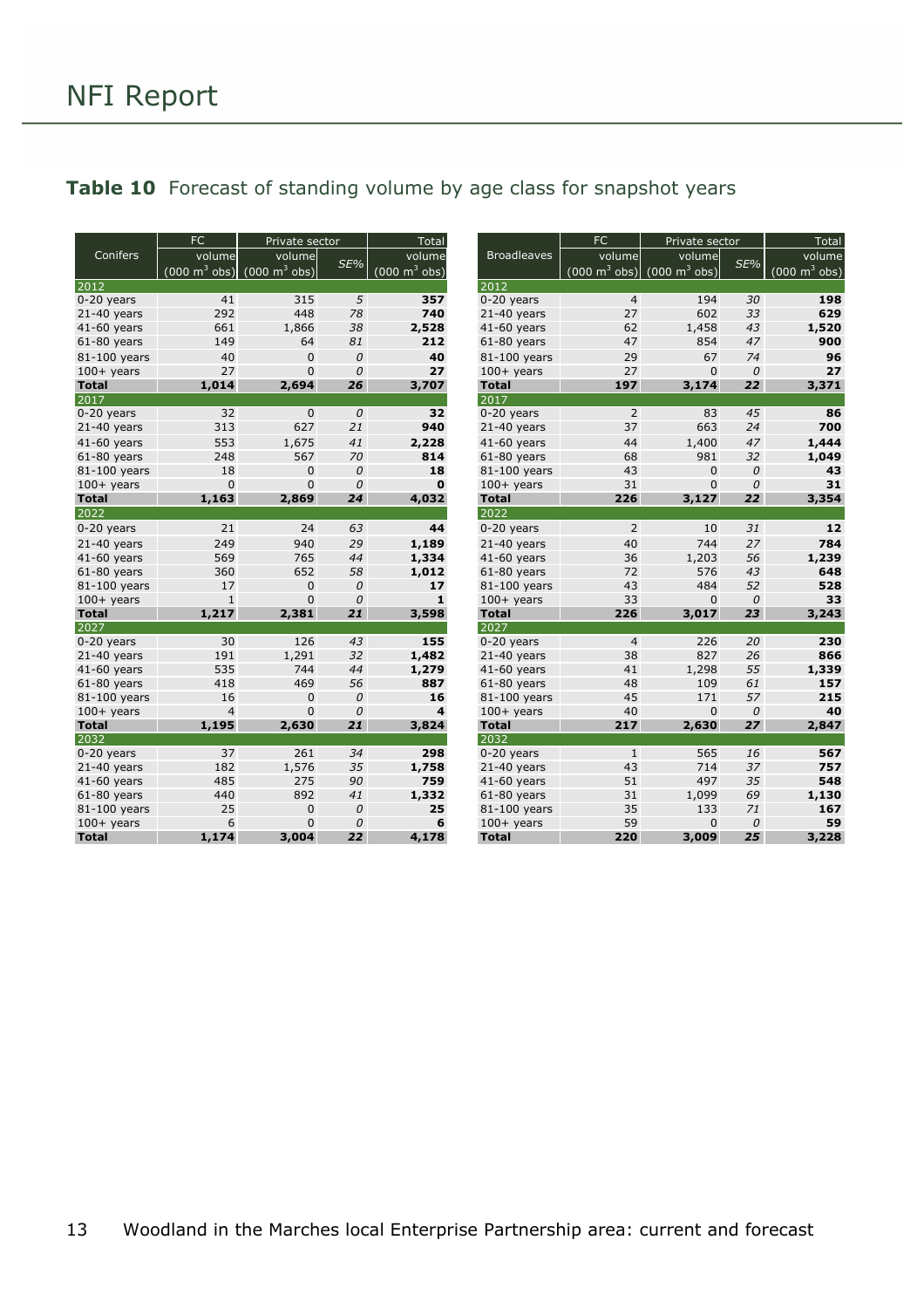<span id="page-13-0"></span>

|  |  | Table 10 (cont'd) Forecast of standing volume by age class for snapshot years |  |
|--|--|-------------------------------------------------------------------------------|--|
|--|--|-------------------------------------------------------------------------------|--|

|                              | <b>FC</b><br>Private sector |                                                          |         |                                            |  |
|------------------------------|-----------------------------|----------------------------------------------------------|---------|--------------------------------------------|--|
| All species                  | volume                      | volume                                                   |         | volume                                     |  |
|                              |                             | $(000 \text{ m}^3 \text{ obs})$ (000 m <sup>3</sup> obs) | SE%     | $\overline{(000 \text{ m}^3 \text{ obs})}$ |  |
| 2012                         |                             |                                                          |         |                                            |  |
| 0-20 years                   | 41                          | 511                                                      | 11      | 552                                        |  |
| $21-40$ years                | 292                         | 986                                                      | 43      | 1,278                                      |  |
| 41-60 years                  | 661                         | 3,162                                                    | 32      | 3,823                                      |  |
| $61-80$ years                | 149                         | 929                                                      | 44      | 1,077                                      |  |
| 81-100 years                 | 40                          | 67                                                       | 74      | 107                                        |  |
| $100+$ years                 | 27                          | 0                                                        | 0       | 27                                         |  |
| <b>Total</b>                 | 1,211                       | 5,654                                                    | 17      | 6,865                                      |  |
| 2017                         |                             |                                                          |         |                                            |  |
| $0-20$ years                 | 34                          | 83                                                       | 45      | 118                                        |  |
| $21-40$ years                | 350                         | 1,264                                                    | 15      | 1,614                                      |  |
| 41-60 years                  | 597                         | 2,768                                                    | 36      | 3,365                                      |  |
| $61-80$ years                | 316                         | 1,632                                                    | 33      | 1,948                                      |  |
| 81-100 years                 | 61                          | 0                                                        | 0       | 61                                         |  |
| $100+$ years                 | 32                          | 0                                                        | 0       | 32                                         |  |
| <b>Total</b>                 | 1,390                       | 5,747                                                    | 17      | 7,137                                      |  |
| 2022                         |                             |                                                          |         |                                            |  |
| $0-20$ years                 | 23                          | 36                                                       | 48      | 59                                         |  |
| $21-40$ years                | 289                         | 1,684                                                    | 18      | 1,973                                      |  |
| 41-60 years                  | 605                         | 1,557                                                    | 46      | 2,162                                      |  |
| $61-80$ years                | 432                         | 1,322                                                    | 38      | 1,754                                      |  |
| 81-100 years                 | 61<br>34                    | 490<br>$\overline{0}$                                    | 52      | 550<br>34                                  |  |
| $100+$ years<br><b>Total</b> | 1,443                       | 5,088                                                    | 0<br>17 | 6,531                                      |  |
| 2027                         |                             |                                                          |         |                                            |  |
| $0-20$ years                 | 34                          | 358                                                      | 21      | 392                                        |  |
| $21-40$ years                | 230                         | 2,124                                                    | 21      | 2,354                                      |  |
| 41-60 years                  | 576                         | 1,694                                                    | 45      | 2,270                                      |  |
| $61-80$ years                | 466                         | 545                                                      | 54      | 1,011                                      |  |
| 81-100 years                 | 61                          | 175                                                      | 57      | 236                                        |  |
| $100+$ years                 | 44                          | $\mathbf 0$                                              | 0       | 44                                         |  |
| <b>Total</b>                 | 1,411                       | 4,897                                                    | 18      | 6,308                                      |  |
| 2032                         |                             |                                                          |         |                                            |  |
| $0-20$ years                 | 38                          | 831                                                      | 16      | 869                                        |  |
| $21-40$ years                | 225                         | 2,295                                                    | 25      | 2,519                                      |  |
| 41-60 years                  | 536                         | 765                                                      | 43      | 1,301                                      |  |
| $61-80$ years                | 471                         | 1,698                                                    | 48      | 2,169                                      |  |
| 81-100 years                 | 59                          | 137                                                      | 71      | 197                                        |  |
| $100+$ years                 | 65                          | 0                                                        | 0       | 65                                         |  |
| <b>Total</b>                 | 1,394                       | 5,726                                                    | 17      | 7,120                                      |  |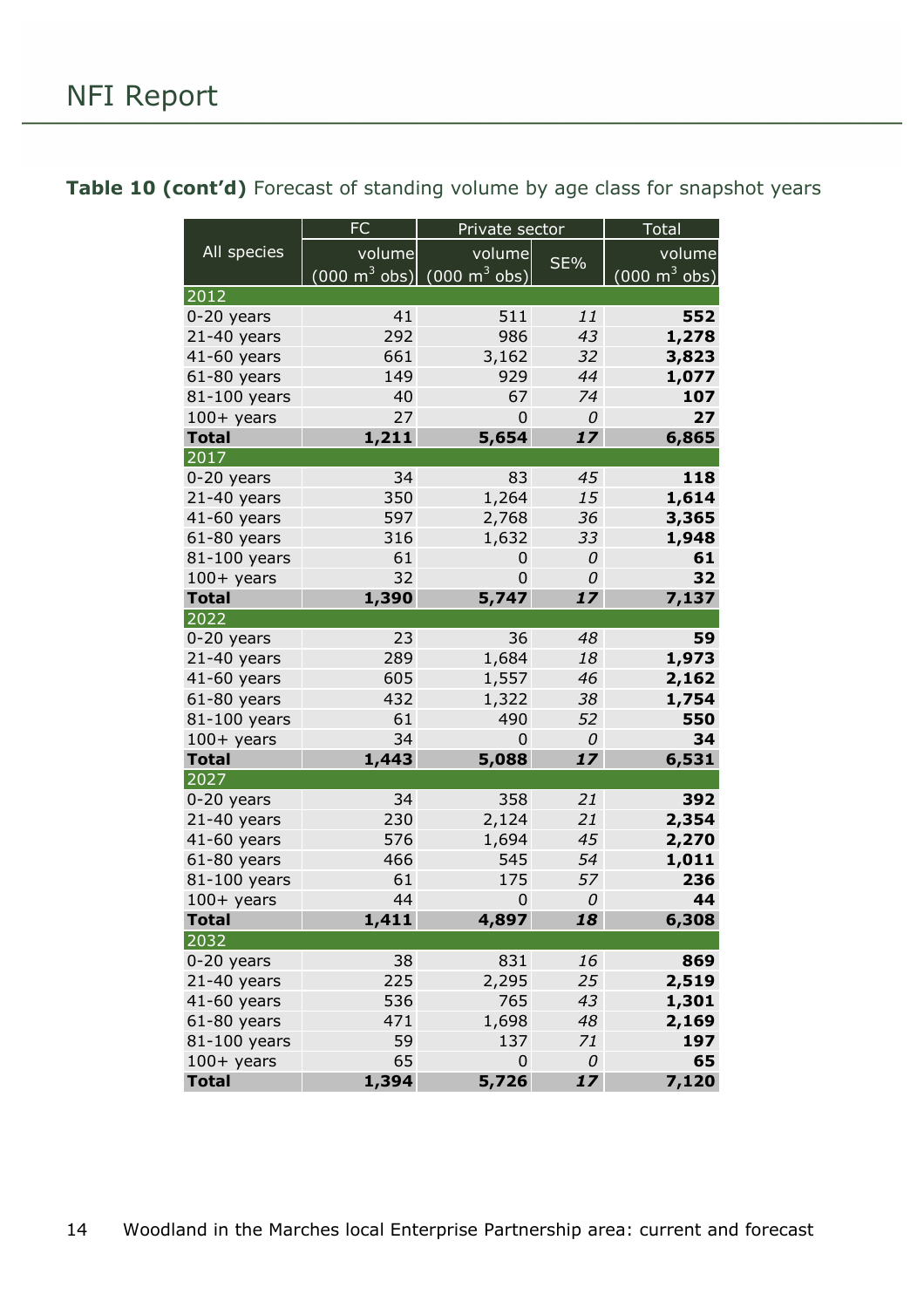|                      | FC                              | Private sector                  |              | <b>Total</b>                    |                      | <b>FC</b>            | Private sector                                                  |          | Total            |
|----------------------|---------------------------------|---------------------------------|--------------|---------------------------------|----------------------|----------------------|-----------------------------------------------------------------|----------|------------------|
| Conifers             | volume                          | volume                          | SE%          | volume                          | <b>Broadleaves</b>   | volume               | volume                                                          | SE%      | volume           |
|                      | $(000 \text{ m}^3 \text{ obs})$ | $(000 \text{ m}^3 \text{ obs})$ |              | $(000 \text{ m}^3 \text{ obs})$ |                      |                      | $(000 \text{ m}^3 \text{ obs})$ $(000 \text{ m}^3 \text{ obs})$ |          | (000 m $^3$ obs) |
| 2012                 |                                 |                                 |              |                                 | 2012                 |                      |                                                                 |          |                  |
| $0-7$ cm<br>7-10 cm  | $\pmb{0}$<br>8                  | $\pmb{0}$<br>$1\,$              | 0<br>81      | $\mathbf 0$<br>8                | $0-7$ cm<br>7-10 cm  | $\mathsf{2}$<br>14   | 44<br>135                                                       | 44<br>39 | 46<br>149        |
| 10-15 cm             | 38                              | 263                             | 58           | 301                             | 10-15 cm             | 25                   | 679                                                             | 43       | 704              |
| 15-20 cm             | 70                              | 133                             | 104          | 203                             | 15-20 cm             | 17                   | 175                                                             | 40       | 192              |
| 20-30 cm             | 83                              | 463                             | 75           | 546                             | 20-30 cm             | 56                   | 507                                                             | 39       | 563              |
| 30-40 cm             | 322                             | 825                             | 38           | 1,147                           | 30-40 cm             | 56                   | 1,181                                                           | 48       | 1,237            |
| 40-60 cm             | 380                             | 1,009                           | 54           | 1,389                           | 40-60 cm             | 20                   | 359                                                             | 64       | 379              |
| 60-80 cm             | 81                              | $\mathbf 0$                     | $\mathcal O$ | 81                              | 60-80 cm             | 6                    | 95                                                              | 102      | 101              |
| 80+ cm               | 32                              | $\mathbf 0$                     | 0            | 32                              | $80+cm$              | $\mathbf{1}$         | $\pmb{0}$                                                       | 0        | $\mathbf{1}$     |
| <b>Total</b>         | 1,014                           | 2,694                           | 26           | 3,707                           | <b>Total</b>         | 197                  | 3,174                                                           | 22       | 3,371            |
| 2017                 |                                 |                                 |              |                                 | 2017                 |                      |                                                                 |          |                  |
| $0-7$ cm             | 0                               | $\mathbf 0$                     | 0            | 0                               | $0-7$ cm             | $1\,$                | 13                                                              | 64       | 14               |
| 7-10 cm              | $\overline{4}$                  | $\mathbf 0$                     | 0            | 4                               | 7-10 cm              | 15                   | 144                                                             | 48       | 160              |
| 10-15 cm             | 57                              | 26                              | 61           | 83                              | 10-15 cm             | 36                   | 741                                                             | 40       | 777              |
| 15-20 cm             | 68                              | 509                             | 62           | 576                             | 15-20 cm             | 23                   | 262                                                             | 47       | 284              |
| 20-30 cm             | 116                             | 574                             | 74           | 690                             | 20-30 cm             | 49                   | 131                                                             | 48       | 180              |
| 30-40 cm             | 230                             | 587                             | 47           | 818                             | 30-40 cm             | 68                   | 1,332                                                           | 46       | 1,401            |
| 40-60 cm             | 526                             | 1,152                           | 52           | 1,678                           | 40-60 cm             | 27                   | 402                                                             | 60       | 430              |
| 60-80 cm             | 116                             | 22                              | 123          | 137                             | 60-80 cm             | 6                    | 79                                                              | 129      | 85               |
| $80+$ cm             | 46                              | $\mathbf 0$                     | 0            | 46                              | $80+cm$              | $1\,$                | 23                                                              | 86       | 24               |
| <b>Total</b><br>2022 | 1,163                           | 2,869                           | 24           | 4,032                           | <b>Total</b><br>2022 | 226                  | 3,127                                                           | 22       | 3,354            |
| $0-7$ cm             |                                 |                                 | 122          | $\mathbf 0$                     | $0-7$ cm             |                      | $\overline{2}$                                                  | 48       | 3                |
| 7-10 cm              | $\mathsf 0$<br>5                | $\mathbf 0$<br>23               | 64           | 28                              | 7-10 cm              | $1\,$<br>15          | 93                                                              | 52       | 107              |
| 10-15 cm             | 51                              | 11                              | 110          | 63                              | 10-15 cm             | 55                   | 293                                                             | 39       | 348              |
| 15-20 cm             | 90                              | 806                             | 63           | 896                             | 15-20 cm             | 24                   | 473                                                             | 35       | 497              |
| 20-30 cm             | 150                             | 204                             | 99           | 354                             | 20-30 cm             | 36                   | 191                                                             | 42       | 226              |
| 30-40 cm             | 152                             | 406                             | 71           | 558                             | 30-40 cm             | 51                   | 1,254                                                           | 54       | 1,306            |
| 40-60 cm             | 518                             | 930                             | 44           | 1,448                           | 40-60 cm             | 37                   | 606                                                             | 50       | 643              |
| 60-80 cm             | 207                             | $\mathbf 0$                     | 0            | 207                             | 60-80 cm             | 6                    | 83                                                              | 129      | 88               |
| 80+ cm               | 44                              | 0                               | 0            | 44                              | $80+cm$              | $\mathbf 1$          | 24                                                              | 86       | 25               |
| <b>Total</b>         | 1,217                           | 2,381                           | 21           | 3,598                           | <b>Total</b>         | 226                  | 3,017                                                           | 23       | 3,243            |
| 2027                 |                                 |                                 |              |                                 | 2027                 |                      |                                                                 |          |                  |
| 0-7 cm               | $\mathbf 0$                     | $\mathbf 0$                     | 0            | $\mathbf 0$                     | $0-7$ cm             | 3                    | 14                                                              | 60       | 17               |
| 7-10 cm              | 9                               | 29                              | 51           | 37                              | 7-10 cm              | 10                   | 203                                                             | 21       | 213              |
| 10-15 cm             | 39                              | 97                              | 56           | 137                             | 10-15 cm             | 50                   | 158                                                             | 41       | 208              |
| 15-20 cm             | 122                             | 1,105                           | 65           | 1,227                           | 15-20 cm             | 28                   | 427                                                             | 32       | 455              |
| 20-30 cm             | 147                             | 259                             | 87           | 406                             | 20-30 cm             | 34                   | 545                                                             | 39       | 579              |
| 30-40 cm<br>40-60 cm | 122<br>404                      | 115<br>927                      | 56<br>50     | 237                             | 30-40 cm             | 42                   | 145                                                             | 69       | 186<br>1,066     |
| 60-80 cm             | 317                             | 97                              | 123          | 1,331<br>414                    | 40-60 cm<br>60-80 cm | 45<br>$\overline{4}$ | 1,021<br>91                                                     | 61<br>96 | 95               |
| $80+cm$              | 35                              | $\mathbf 0$                     | 0            | 35                              | $80+cm$              | $1\,$                | 26                                                              | 86       | 27               |
| <b>Total</b>         | 1,195                           | 2,630                           | 21           | 3,824                           | <b>Total</b>         | 217                  | 2,630                                                           | 27       | 2,847            |
| 2032                 |                                 |                                 |              |                                 | 2032                 |                      |                                                                 |          |                  |
| $0-7$ cm             | $\mathsf{O}$                    | $\mathsf 0$                     | $\cal O$     | $\mathbf 0$                     | $0-7$ cm             | $\overline{3}$       | 60                                                              | 58       | 62               |
| 7-10 cm              | 15                              | 26                              | 59           | 41                              | 7-10 cm              | 13                   | 386                                                             | 23       | 400              |
| 10-15 cm             | 45                              | 158                             | 41           | 203                             | 10-15 cm             | 53                   | 190                                                             | 40       | 243              |
| 15-20 cm             | 130                             | 93                              | 73           | 224                             | 15-20 cm             | 36                   | 180                                                             | 35       | 216              |
| 20-30 cm             | 158                             | 1,422                           | 64           | 1,580                           | 20-30 cm             | 31                   | 888                                                             | 28       | 919              |
| 30-40 cm             | 139                             | 200                             | 123          | 339                             | 30-40 cm             | 35                   | 224                                                             | 50       | 259              |
| 40-60 cm             | 308                             | 769                             | 46           | 1,076                           | 40-60 cm             | 44                   | 947                                                             | 71       | 990              |
| 60-80 cm             | 313                             | 336                             | 113          | 649                             | 60-80 cm             | $\overline{4}$       | 108                                                             | 84       | 112              |
| $80+cm$              | 67                              | $\mathbf 0$                     | $\cal O$     | 67                              | $80+$ cm             | $\mathbf{1}$         | 27                                                              | 86       | 28               |
| <b>Total</b>         | 1,174                           | 3,004                           | 22           | 4,178                           | <b>Total</b>         | 220                  | 3,009                                                           | 25       | 3,228            |

| Conifers        | volume                          | volume                          | SE% | volume                          | <b>Broadleaves</b> | volume                                                   | volume       | SE% | volume                          |
|-----------------|---------------------------------|---------------------------------|-----|---------------------------------|--------------------|----------------------------------------------------------|--------------|-----|---------------------------------|
|                 | $(000 \text{ m}^3 \text{ obs})$ | $(000 \text{ m}^3 \text{ obs})$ |     | $(000 \text{ m}^3 \text{ obs})$ |                    | $(000 \text{ m}^3 \text{ obs})$ (000 m <sup>3</sup> obs) |              |     | $(000 \text{ m}^3 \text{ obs})$ |
| 2012            |                                 |                                 |     |                                 | 2012               |                                                          |              |     |                                 |
| 0-7 cm          | 0                               | $\mathbf 0$                     | 0   | 0                               | $0-7$ cm           | $\overline{2}$                                           | 44           | 44  | 46                              |
| 7-10 cm         | 8                               | $\mathbf{1}$                    | 81  | 8                               | 7-10 cm            | 14                                                       | 135          | 39  | 149                             |
| 10-15 cm        | 38                              | 263                             | 58  | 301                             | 10-15 cm           | 25                                                       | 679          | 43  | 704                             |
| 15-20 cm        | 70                              | 133                             | 104 | 203                             | 15-20 cm           | 17                                                       | 175          | 40  | 192                             |
| 20-30 cm        | 83                              | 463                             | 75  | 546                             | 20-30 cm           | 56                                                       | 507          | 39  | 563                             |
| 30-40 cm        | 322                             | 825                             | 38  | 1,147                           | 30-40 cm           | 56                                                       | 1,181        | 48  | 1,237                           |
| 40-60 cm        | 380                             | 1,009                           | 54  | 1,389                           | 40-60 cm           | 20                                                       | 359          | 64  | 379                             |
| 60-80 cm        | 81                              | $\mathbf 0$                     | 0   | 81                              | 60-80 cm           | 6                                                        | 95           | 102 | 101                             |
| 80+ cm          | 32                              | $\mathbf{0}$                    | 0   | 32                              | $80+cm$            | 1                                                        | $\mathbf{0}$ | 0   | $\mathbf{1}$                    |
| <b>Total</b>    | 1,014                           | 2,694                           | 26  | 3,707                           | <b>Total</b>       | 197                                                      | 3,174        | 22  | 3,371                           |
| 2017            |                                 |                                 |     |                                 | 2017               |                                                          |              |     |                                 |
| $0-7$ cm        | 0                               | $\mathbf 0$                     | 0   | 0                               | $0-7$ cm           | $\,1\,$                                                  | 13           | 64  | 14                              |
| 7-10 cm         | $\overline{4}$                  | $\mathbf{0}$                    | 0   | 4                               | 7-10 cm            | 15                                                       | 144          | 48  | 160                             |
| 10-15 cm        | 57                              | 26                              | 61  | 83                              | 10-15 cm           | 36                                                       | 741          | 40  | 777                             |
| 15-20 cm        | 68                              | 509                             | 62  | 576                             | 15-20 cm           | 23                                                       | 262          | 47  | 284                             |
| 20-30 cm        | 116                             | 574                             | 74  | 690                             | 20-30 cm           | 49                                                       | 131          | 48  | 180                             |
| 30-40 cm        | 230                             | 587                             | 47  | 818                             | 30-40 cm           | 68                                                       | 1,332        | 46  | 1,401                           |
| 40-60 cm        | 526                             | 1,152                           | 52  | 1,678                           | 40-60 cm           | 27                                                       | 402          | 60  | 430                             |
| 60-80 cm        | 116                             | 22                              | 123 | 137                             | 60-80 cm           | 6                                                        | 79           | 129 | 85                              |
| 80+ cm          | 46                              | $\mathbf 0$                     | 0   | 46                              | $80+cm$            | $1\,$                                                    | 23           | 86  | 24                              |
| <b>Total</b>    | 1,163                           | 2,869                           | 24  | 4,032                           | <b>Total</b>       | 226                                                      | 3,127        | 22  | 3,354                           |
| 2022            |                                 |                                 |     |                                 | 2022               |                                                          |              |     |                                 |
| $0-7$ cm        | $\mathbf 0$                     | $\mathbf 0$                     | 122 | $\mathbf 0$                     | $0-7$ cm           | $\mathbf{1}$                                             | 2            | 48  | з                               |
| 7-10 cm         | 5                               | 23                              | 64  | 28                              | 7-10 cm            | 15                                                       | 93           | 52  | 107                             |
| 10-15 cm        | 51                              | 11                              | 110 | 63                              | 10-15 cm           | 55                                                       | 293          | 39  | 348                             |
| 15-20 cm        | 90                              | 806                             | 63  | 896                             | 15-20 cm           | 24                                                       | 473          | 35  | 497                             |
| 20-30 cm        | 150                             | 204                             | 99  | 354                             | 20-30 cm           | 36                                                       | 191          | 42  | 226                             |
| 30-40 cm        | 152                             | 406                             | 71  | 558                             | 30-40 cm           | 51                                                       | 1,254        | 54  | 1,306                           |
| 40-60 cm        | 518                             | 930                             | 44  | 1,448                           | 40-60 cm           | 37                                                       | 606          | 50  | 643                             |
| 60-80 cm        | 207                             | $\mathbf 0$                     | 0   | 207                             | 60-80 cm           | 6                                                        | 83           | 129 | 88                              |
| 80+ cm          | 44                              | 0                               | 0   | 44                              | $80+cm$            | $1\,$                                                    | 24           | 86  | 25                              |
| Total           | 1,217                           | 2,381                           | 21  | 3,598                           | <b>Total</b>       | 226                                                      | 3,017        | 23  | 3,243                           |
| 2027            |                                 |                                 |     |                                 | 2027               |                                                          |              |     |                                 |
| $0-7$ cm        | $\pmb{0}$                       | $\mathbf 0$                     | 0   | 0                               | $0-7$ cm           | 3                                                        | 14           | 60  | 17                              |
| 7-10 cm         | 9                               | 29                              | 51  | 37                              | 7-10 cm            | 10                                                       | 203          | 21  | 213                             |
| 10-15 cm        | 39                              | 97                              | 56  | 137                             | 10-15 cm           | 50                                                       | 158          | 41  | 208                             |
| 15-20 cm        | 122                             | 1,105                           | 65  | 1,227                           | 15-20 cm           | 28                                                       | 427          | 32  | 455                             |
| 20-30 cm        | 147                             | 259                             | 87  | 406                             | 20-30 cm           | 34                                                       | 545          | 39  | 579                             |
| 30-40 cm        | 122                             | 115                             | 56  | 237                             | 30-40 cm           | 42                                                       | 145          | 69  | 186                             |
| 40-60 cm        | 404                             | 927                             | 50  | 1,331                           | 40-60 cm           | 45                                                       | 1,021        | 61  | 1,066                           |
| 60-80 cm        | 317                             | 97                              | 123 | 414                             | 60-80 cm           | $\overline{4}$                                           | 91           | 96  | 95                              |
| 80+ cm          | 35                              | $\mathbf 0$                     | 0   | 35                              | $80+cm$            | $1\,$                                                    | 26           | 86  | 27                              |
| <b>Total</b>    | 1,195                           | 2,630                           | 21  | 3,824                           | <b>Total</b>       | 217                                                      | 2,630        | 27  | 2,847                           |
| 2032            |                                 |                                 |     |                                 | 2032               |                                                          |              |     |                                 |
| 0-7 cm          | 0                               | $\mathbf 0$                     | 0   | 0                               | $0-7$ cm           | 3                                                        | 60           | 58  | 62                              |
| 7-10 cm         | 15                              | 26                              | 59  | 41                              | 7-10 cm            | 13                                                       | 386          | 23  | 400                             |
| 10-15 cm        | 45                              | 158                             | 41  | 203                             | 10-15 cm           | 53                                                       | 190          | 40  | 243                             |
| 15-20 cm        | 130                             | 93                              | 73  | 224                             | 15-20 cm           | 36                                                       | 180          | 35  | 216                             |
| 20-30 cm        | 158                             | 1,422                           | 64  | 1,580                           | 20-30 cm           | 31                                                       | 888          | 28  | 919                             |
| 30-40 cm        | 139                             | 200                             | 123 | 339                             | 30-40 cm           | 35                                                       | 224          | 50  | 259                             |
| 40-60 cm        | 308                             | 769                             | 46  | 1,076                           | 40-60 cm           | 44                                                       | 947          | 71  | 990                             |
| 60-80 cm        | 313                             | 336                             | 113 | 649                             | 60-80 cm           | $\overline{4}$                                           | 108          | 84  | 112                             |
| 00 <sub>1</sub> | $\epsilon$ <sub>7</sub>         |                                 |     |                                 |                    |                                                          | 77           | oc  | $\overline{0}$                  |

#### <span id="page-14-0"></span>Table 11 Forecast of standing volume by mean stand dbh class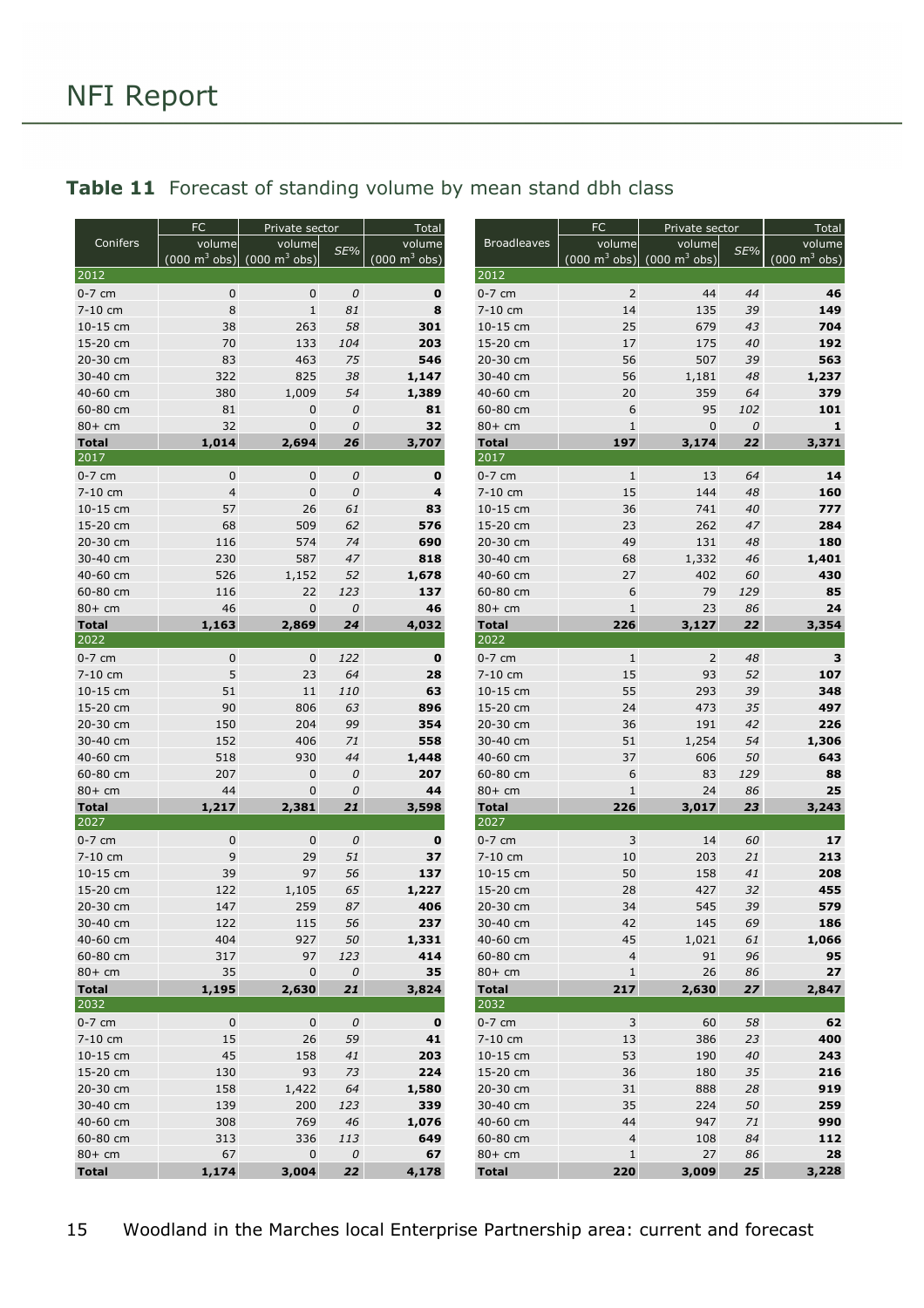|              | <b>FC</b>                       | Private sector                      |               | Total                           |
|--------------|---------------------------------|-------------------------------------|---------------|---------------------------------|
| All species  | volume                          | volume                              |               | volume                          |
|              | $(000 \text{ m}^3 \text{ obs})$ | $(000 \; \text{m}^3 \; \text{obs})$ | SE%           | $(000 \text{ m}^3 \text{ obs})$ |
| 2012         |                                 |                                     |               |                                 |
| $0-7$ cm     | $\overline{2}$                  | 44                                  | 44            | 44                              |
| 7-10 cm      | 22                              | 137                                 | 38            | 159                             |
| 10-15 cm     | 64                              | 856                                 | 37            | 920                             |
| 15-20 cm     | 87                              | 278                                 | 57            | 364                             |
| 20-30 cm     | 139                             | 950                                 | 48            | 1,089                           |
| 30-40 cm     | 378                             | 1,786                               | 36            | 2,163                           |
| 40-60 cm     | 400                             | 1,505                               | 44            | 1,905                           |
| 60-80 cm     | 87                              | 99                                  | 102           | 186                             |
| $80+cm$      | 33                              | 0                                   | $\mathcal{O}$ | 33                              |
| <b>Total</b> | 1,211                           | 5,654                               | 17            | 6,865                           |
| 2017         |                                 |                                     |               |                                 |
| $0-7$ cm     | $\mathbf{1}$                    | 13                                  | 64            | 14                              |
| 7-10 cm      | 19                              | 145                                 | 48            | 164                             |
| 10-15 cm     | 93                              | 761                                 | 40            | 854                             |
| 15-20 cm     | 91                              | 666                                 | 48            | 757                             |
| 20-30 cm     | 165                             | 765                                 | 65            | 930                             |
| 30-40 cm     | 299                             | 1,641                               | 40            | 1,939                           |
|              | 554                             | 1,625                               |               |                                 |
| 40-60 cm     |                                 |                                     | 44            | 2,179                           |
| 60-80 cm     | 121                             | 108                                 | 101           | 229                             |
| $80+cm$      | 48                              | 23                                  | 86            | 70                              |
| <b>Total</b> | 1,390                           | 5,747                               | 17            | 7,137                           |
| 2022         |                                 |                                     |               |                                 |
| $0-7$ cm     | 1                               | 2                                   | 48            | 3                               |
| 7-10 cm      | 20                              | 119                                 | 43            | 139                             |
| 10-15 cm     | 107                             | 295                                 | 44            | 402                             |
| 15-20 cm     | 114                             | 1,252                               | 43            | 1,366                           |
| 20-30 cm     | 186                             | 423                                 | 67            | 608                             |
| 30-40 cm     | 203                             | 1,572                               | 47            | 1,776                           |
| 40-60 cm     | 555                             | 1,314                               | 38            | 1,869                           |
| 60-80 cm     | 212                             | 87                                  | 127           | 299                             |
| $80+cm$      | 45                              | 24                                  | 86            | 70                              |
| <b>Total</b> | 1,443                           | 5,088                               | 17            | 6,531                           |
| 2027         |                                 |                                     |               |                                 |
| $0-7$ cm     | 3                               | 14                                  | 60            | 17                              |
| 7-10 cm      | 18                              | 233                                 | 20            | 251                             |
| 10-15 cm     | 89                              | 247                                 | 35            | 337                             |
| 15-20 cm     | 150                             | 1,539                               | 45            | 1,689                           |
| 20-30 cm     | 181                             | 808                                 | 45            | 988                             |
| 30-40 cm     | 164                             | 169                                 | 62            | 333                             |
| 40-60 cm     | 450                             | 1,658                               | 46            | 2,107                           |
| 60-80 cm     | 321                             | 204                                 | 79            | 524                             |
| 80+ cm       | 36                              | 26                                  | 86            | 62                              |
| <b>Total</b> | 1,411                           | 4,897                               | 18            | 6,308                           |
| 2032         |                                 |                                     |               |                                 |
| $0-7$ cm     | 3                               | 60                                  | 58            | 62                              |
| 7-10 cm      | 28                              | 413                                 | 22            | 441                             |
| 10-15 cm     | 99                              | 350                                 | 30            | 449                             |
| 15-20 cm     | 166                             | 282                                 | 35            | 448                             |
| 20-30 cm     | 189                             | 2,283                               | 39            | 2,472                           |
| 30-40 cm     | 174                             | 427                                 | 78            | 602                             |
| 40-60 cm     | 351                             | 1,421                               | 52            | 1,772                           |
| 60-80 cm     | 316                             | 464                                 | 85            | 780                             |
| $80+cm$      | 68                              | 27                                  | 86            | 95                              |

#### <span id="page-15-0"></span>Table 11 (cont'd) Forecast of standing volume by mean stand dbh class

**Total 1,394 5,726** *17* **7,120**  $16$  Woodland in the Marches local Enterprise Partnership area: current and forecast